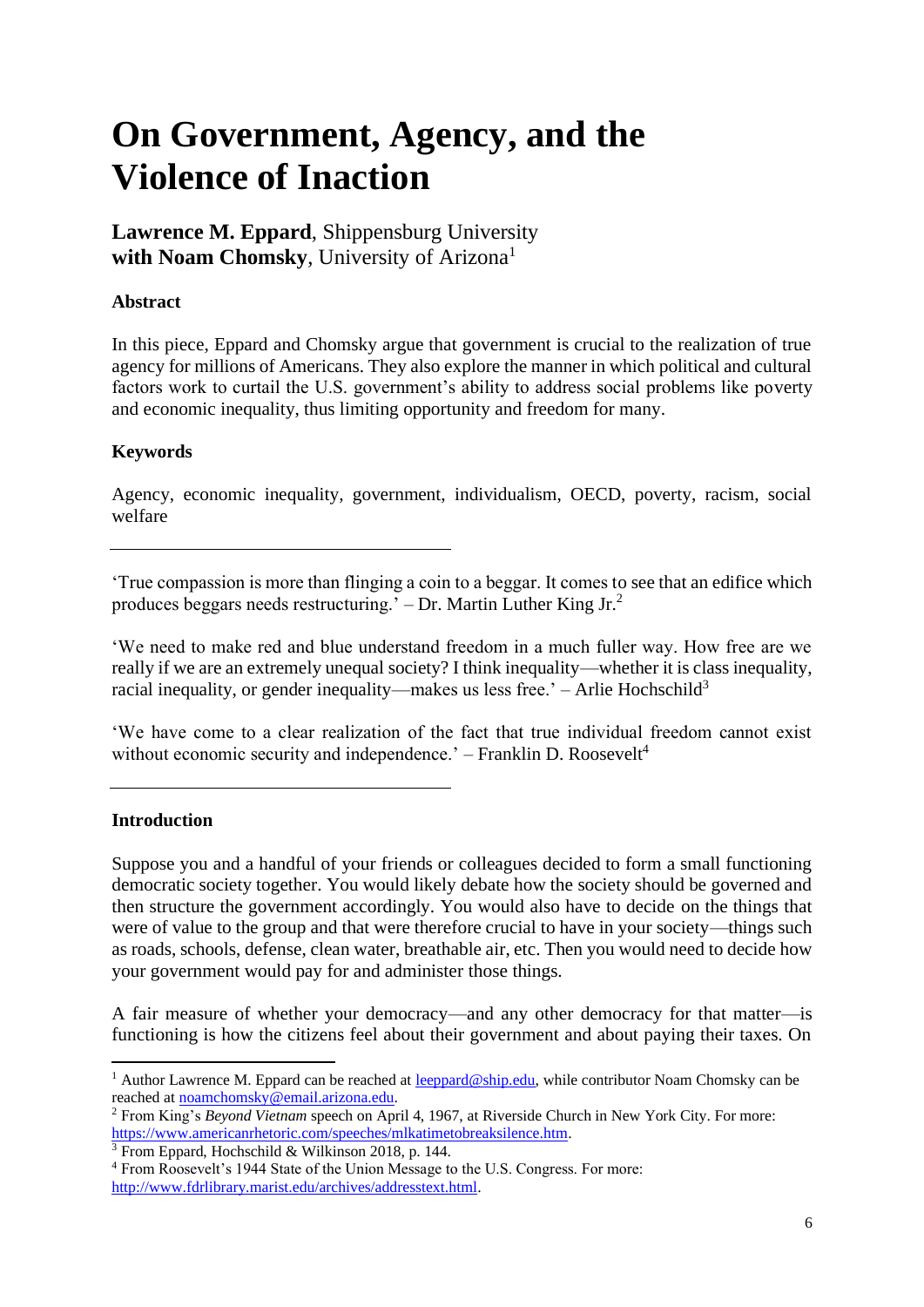tax day each year, for instance, when each member of your fictional society contributed their share in order to fund the things that the group valued, would it be a day of mourning or a day of celebration? When your government administered the programs you considered vital, would you view them positively or negatively? If the system the group had developed was truly democratic, taxes and government programs would represent the collective interests and preferences of the group. Because of this, wouldn't these things be celebrated? After all, you came together and collectively identified the things that were most important to the group, things that benefited both you personally as well as your society more broadly, and agreed upon a reasonable way to pay for them and share the burden. Only in a flawed democracy would a faction emerge that was opposed to the government, its programs, and its funding mechanisms.

The United States, it seems, is one such flawed democracy.<sup>5</sup> Large numbers of Americans are not only skeptical of many government programs and their recipients, but have lost faith in government more generally. This is especially true among non-Hispanic Whites, political conservatives, older Americans, and the more affluent.

Fifty-one percent of Americans prefer a smaller government with fewer services, compared to 40 percent who prefer a bigger government with more services (Pew Research Center 2014a). Sixty-four percent of Americans are in favor of cutting government spending in order to improve the economy (ISSP 2016). Confidence in government institutions is low: only 11 percent of Americans express confidence in Congress, 24 percent in the criminal justice system, 38 percent in the Supreme Court, and 38 percent in the presidency (Gallup 2019). Only 32 percent of Americans believe they have a say concerning what their government does, and just 21 percent believe most civil servants can be trusted (ISSP 2016). Fifty-six percent of Americans believe the government is almost always wasteful and inefficient (Pew Research Center 2019).

Only 43 percent of Americans believe that conditions for the poor (including opportunities in education, housing, employment, and healthcare) are bad. When asked who has the greatest responsibility for helping the poor—between government, individual poor Americans themselves, families, churches, and charities—only 35 percent chose government (Lauter 2016). A mere 40 percent of Americans believe the government needs to do more to assist people in need (Pew Research Center 2019). When asked whether government is responsible for the well-being of all its citizens and has an obligation to take care of them, or whether this responsibility should fall on people themselves, 70 percent of the non-poor said people themselves. Sixty-one percent of non-poor Americans believe that welfare benefits make poor people dependent and encourage them to stay poor. Forty-eight percent of Americans say government anti-poverty efforts have had some positive impact (43%) or a big positive impact (5%), while a nearly identical 47 percent say they have either had no impact (13%) or made things worse (34%). Almost three-quarters (73%) of Americans say that even if the government were willing to spend whatever is necessary to eliminate poverty, it could not be accomplished (Lauter 2016). Sixty-one percent of likely voters believe Supplemental Nutrition Assistance Program (or SNAP, commonly referred to as food stamps) applicants should be drug tested, 82 percent support SNAP work requirements, and 56 percent of Americans believe too many people are receiving welfare who should not be getting it (Rasmussen 2017a, 2017b; Dickerson 2019).

<sup>&</sup>lt;sup>5</sup> In fact in 2019, the U.S. did not qualify as a 'full democracy' but as a 'flawed democracy' on The Economist's Democracy Index. For more:<https://www.eiu.com/topic/democracy-index> .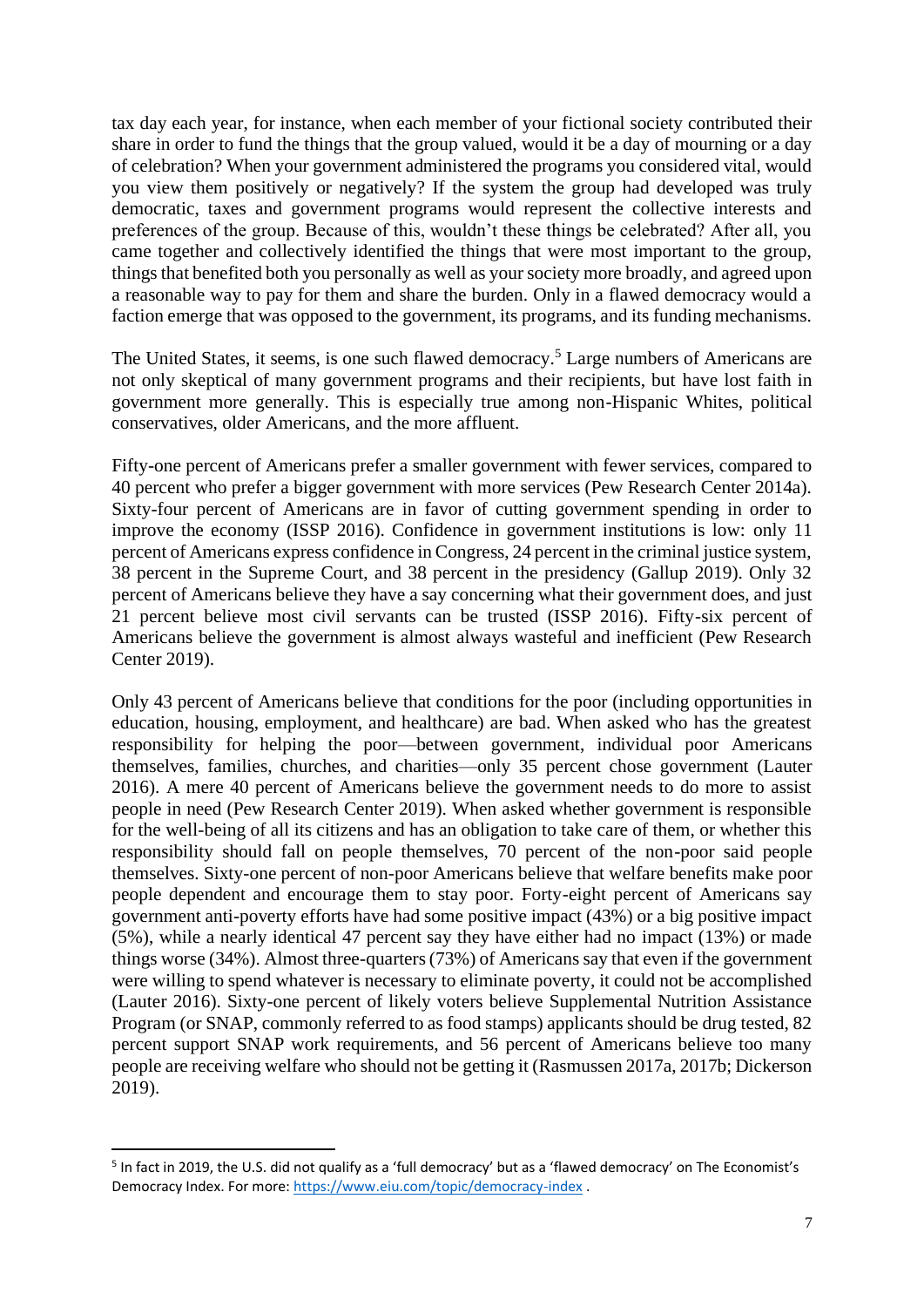To be clear, Americans also have many structuralist beliefs and social democratic preferences. Many Americans want government involved in their lives in a number of ways, often saying so in response to different questions on these same surveys.<sup>6</sup> But these aforementioned beliefs regarding skepticism of government, social programs, and program recipients, along with racist and individualistic beliefs, are also widespread and compete with social democratic preferences when Americans consider the merits of government and social policies. If beliefs rooted in racism, individualism, and government skepticism are not activated by political or public discourse, Americans' social democratic tendencies shine through. But when activated, racism, individualism, and government skepticism can undermine support for policies that Americans might otherwise favor.

#### **Good Government Works**

Freedom from the government telling you what you can and cannot do is of course an important aspect of liberty. But an equally important aspect is the freedom to live the life that you wish to lead, and government is vital in helping to enable this aspect of freedom.

True freedom requires agency, or the ability to freely choose the life that you want to lead and to be able to think and act autonomously in pursuit of that desired life. To do this, one needs to (a) have their abilities developed and (b) have unobstructed access to important resources and opportunity pathways. Government is crucial to ensuring that the conditions exist which allow all Americans to possess true agency.

Americans have every right to criticize their government for failing to do more to enable true freedom for all citizens. But the solution is not the absence of government, but government administered in the most democratic, equitable, and effective fashion possible. And there is good evidence from across Organisation for Economic Co-operation and Development (OECD) countries to suggest that, when well designed and effectively implemented, government social policies help to *enable* freedom for millions.

As one example, Figure 1 demonstrates the association between social spending and income inequality reduction post-tax/transfer among OECD countries. The positive correlation between these two variables is strong ( $r = 0.72$ ,  $p < .001$ ). This association represents a 6.4 percent reduction in a country's Gini coefficient for every 5 percent increase in social spending (as % of GDP). Countries most committed to equality achieve significant income inequality reduction,<sup>7</sup> while less-committed countries fail to do so. The median Gini coefficient reduction across the other non-U.S. countries is 35 percent, with countries like Finland (48%) performing even better. In comparison, the U.S., whose social spending is below the OECD average, $8$ achieves only a 23 percent reduction. This leaves income inequality in the U.S. at the top end among OECD countries, or in the words of David Brady, 'iconically unequal' (2009, p. 4) (see Table 1).

<sup>6</sup> There are many great sources of data on this topic. Visit the Pew Research Center's website [\(pewresearch.org\)](about:blank), for instance, for a wealth of survey data on Americans' beliefs about government, agency, poverty, inequality, race, gender, and more.

<sup>7</sup> A result of both taxation (which brings income groups closer together) and social spending (which increases household resources, particularly at the bottom of the income hierarchy).

<sup>8</sup> OECD average social spending is 20.1% of GDP, versus 18.7% in the U.S. By comparison, social spending in the U.S. is only 65% of that in Finland (28.7% of GDP). For more: [https://data.oecd.org/socialexp/social](about:blank)[spending.htm.](about:blank)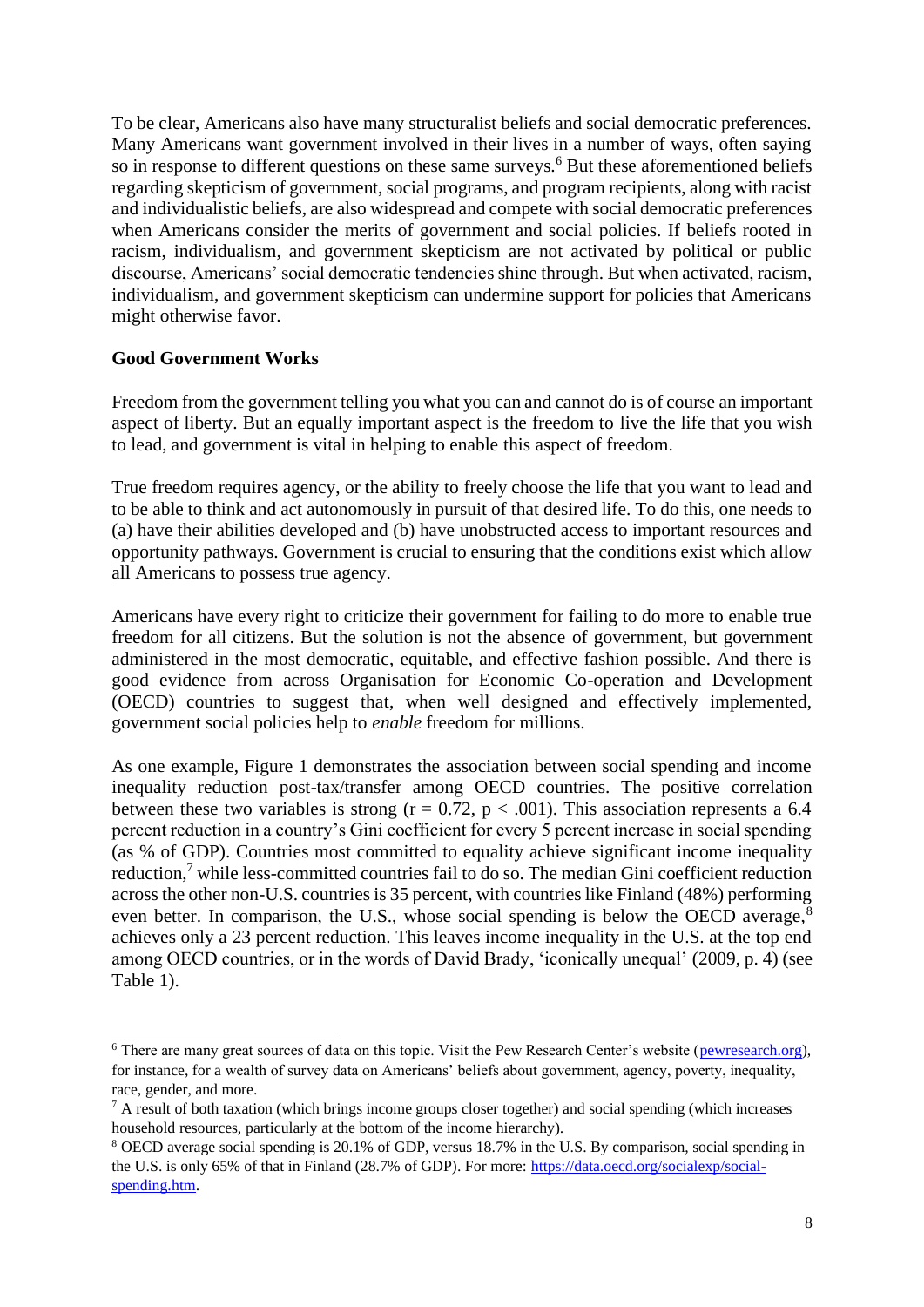



Note:  $r = 0.723$ ,  $p < .001$ . All data latest available between 2014-2017. All OECD countries with available and appropriate data included  $(N = 34)$ . Source: Authors' calculations using OECD data (2020b).

In another example of the effectiveness of good government, Figure 2 demonstrates a similar association between social spending and relative poverty reduction. This positive correlation is also strong ( $r = 0.65$ ,  $p < .001$ ). This association represents an 11 percent reduction in a country's relative poverty rate for every 5 percent increase in social spending (as % of GDP). Countries most committed to reducing poverty, such as Finland, achieve impressive poverty reduction (82%), and the median reduction among non-U.S. OECD countries is 65 percent. In the U.S., poverty is reduced post-tax/transfer by only 34 percent, leaving it with a very high relative poverty rate among OECD countries (see Table 1).

Figure 2. Association between Social Spending and Poverty Reduction Post-Tax/Transfer among OECD Countries.



Note:  $r = 0.649$ ,  $p < .001$ . All data latest available between 2014-2017. All OECD countries with available and appropriate data included  $(N = 34)$ . Source: Authors' calculations using OECD data (2020b).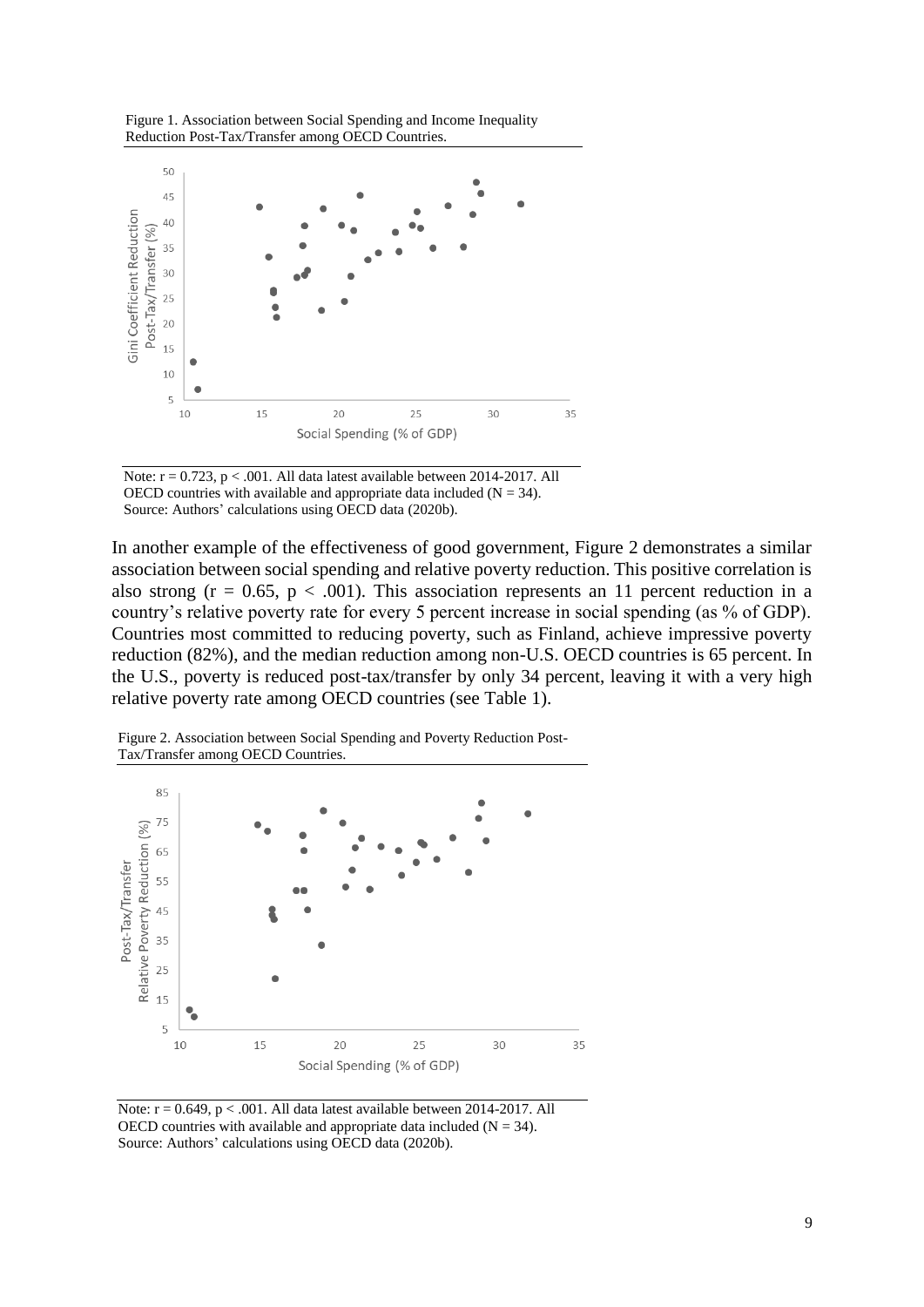| <b>OECD Country</b>   | Gini coefficient | Poverty rate | Child poverty rate |
|-----------------------|------------------|--------------|--------------------|
| <b>OECD</b> median    | 0.309            | 10.7         | 11.6               |
| (excluding U.S.)      |                  |              |                    |
| Chile                 | 0.460            | 16.5         | 21.5               |
| Mexico                | 0.458            | 16.6         | 19.8               |
| Turkey                | 0.404            | 17.2         | 25.3               |
| <b>United States</b>  | 0.390            | 17.8         | 21.2               |
| Lithuania             | 0.374            | 17.3         | 18.4               |
| <b>United Kingdom</b> | 0.357            | 11.9         | 12.9               |
| Latvia                | 0.355            | 16.6         | 11.1               |
| South Korea           | 0.355            | 17.4         | 14.5               |
| New Zealand           | 0.349            | 10.9         | 14.1               |
| <b>Israel</b>         | 0.348            | 16.9         | 22.2               |
| Japan                 | 0.339            | 15.7         | 13.9               |
| Italy                 | 0.334            | 13.9         | 18.7               |
| Spain                 | 0.333            | 14.8         | 19.6               |
| Luxembourg            | 0.327            | 12.2         | 13.9               |
| Australia             | 0.325            | 12.4         | 13.3               |
| Portugal              | 0.320            | 10.7         | 12.2               |
| Greece                | 0.319            | 12.6         | 15.9               |
| Canada                | 0.310            | 12.1         | 11.6               |
| Estonia               | 0.309            | 15.8         | 9.8                |
| Switzerland           | 0.296            | 9.1          | 9.5                |
| Ireland               | 0.295            | 9.0          | 8.7                |
| France                | 0.292            | 8.1          | 11.2               |
| Germany               | 0.289            | 10.4         | 11.3               |
| Hungary               | 0.289            | 8.0          | 9.9                |
| Netherlands           | 0.285            | 8.3          | 10.9               |
| Sweden                | 0.282            | 9.3          | 9.3                |
| Austria               | 0.275            | 9.4          | 11.5               |
| Poland                | 0.275            | 9.6          | 6.8                |
| Finland               | 0.266            | 6.3          | 3.6                |
| Belgium               | 0.263            | 10.2         | 13.2               |
| Norway                | 0.262            | 8.4          | 8.0                |
| Denmark               | 0.261            | 5.8          | 3.7                |
| Iceland               | 0.257            | 5.4          | 5.9                |
| Czech Republic        | 0.249            | 5.6          | 6.8                |
| Slovenia              | 0.243            | 8.5          | 6.4                |
| Slovak Republic       | 0.241            | 8.5          | 13.9               |

## Table 1. Income Inequality and Poverty among OECD Countries.

Note: All data latest available from OECD. Source: OECD 2020a.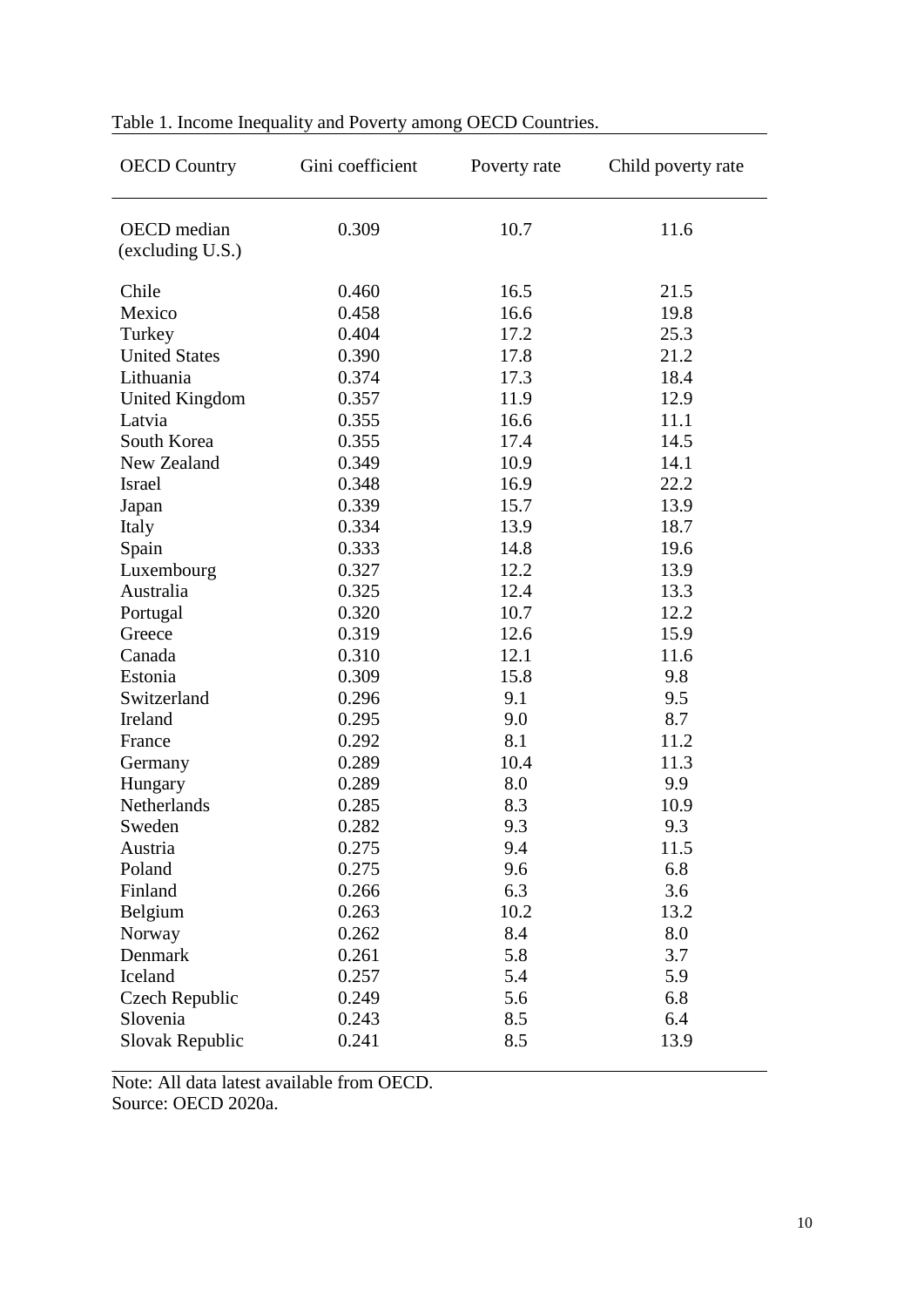In one final example, consider single parent family poverty. In the U.S., it is often assumed that single parenthood is almost a guarantee of financial struggles, given how high single parent family poverty is in America.<sup>9</sup> Yet single parent family poverty rates vary significantly across OECD countries, and the reduction post-tax/transfer is strongly correlated with family benefits public spending  $(r = 0.50, p < .05).$ <sup>10</sup> This association represents a single parent family poverty rate reduction of 7.5 percent for every one percent increase in family benefits public spending (as % of GDP). Some countries, like Denmark (78%) and the U.K. (77%), achieve impressive reductions in single parent family poverty, while the U.S. (33%) lags far behind the median OECD reduction  $(50\%)$ .<sup>11</sup> This is perhaps not surprising, given that the U.S. is 35th out of 36 OECD countries in family benefits public spending, while the U.K. is second and Denmark is third (OECD 2020a). Post-tax/transfer, single parent family poverty rates fall below 10 percent in countries like Denmark, while remaining above 30 percent in countries like the U.S., whose poverty rate for single parent families is very high among OECD countries (Maldonado & Nieuwenhuis 2015, p. 3).<sup>12</sup>

Richard Wilkinson argues that, 'If Americans went to countries like Sweden and Norway they would feel more rather than less free' (in Eppard, Hochschild & Wilkinson 2018, p. 143).<sup>13</sup> This is hard to disagree with, given the lower levels of poverty and income inequality in each country (9% poverty, 9% child poverty, and 0.28 Gini coefficient in Sweden, 8%, 8%, and 0.26 in Norway) compared to the U.S. (18%, 21%, and 0.39) (OECD 2020a).

Despite lagging behind most OECD countries on a number of measures of government effectiveness, there is much about American government that works well. Take Social Security as an example. In a recent analysis, it was estimated that Social Security helped bring the

<sup>&</sup>lt;sup>9</sup> Forty-one percent of children in single-mother families live in poverty in the U.S., compared to only 8% in married-couple families. For more: [https://www.childtrends.org/indicators/children-in-poverty.](about:blank)

<sup>&</sup>lt;sup>10</sup> Authors' calculations using data from OECD (2020a) and Maldonado & Nieuwenhuis (2015).

<sup>&</sup>lt;sup>11</sup> Reduction among non-U.S. OECD countries. All data from 2010, except Hungary (2012) and Japan (2008).

<sup>&</sup>lt;sup>12</sup> See appendix for associated figure and a related analysis of child poverty.

<sup>&</sup>lt;sup>13</sup> Wilkinson similarly states that, 'I suspect a great many people think about freedom as if it is about freedom from government regulation. But things like health inequalities deprive large swathes of the population of more than ten percent of life expectancy. The effects of poverty and inequality are forms of structural violence and limitations on true freedom. These things affect the quality of life very deeply' (Eppard, Hochschild  $\&$ Wilkinson 2018, p. 143). In a related sentiment, Heather Bullock argues that, 'There is a very negative and pervasive framing of the government equaling regulations, or bureaucracy, or red tape, instead of government as an engine of mobility, of potentiality. I think that we got to a place where the framing of the government is entirely negative and not the government as a potential launch pad for opportunity, or for freedom, or for the pursuit of individual dreams or goals' (Eppard, Rank & Bullock 2020, p. 153). Jamila Michener posits that, 'What we expect is a kind of negative liberty—you don't stop me from doing X if I wanna do X—as opposed to a kind of positive and affirmative responsibility on the part of the government and other major social institutions and entities to create an environment that allows anyone to thrive. That's not even really part of our discourse; it's not something that we're deeply committed to. I think part of that is because equality itself is not something that we're deeply committed to. I think that's part of the ideational change that would have to occur in order to think differently about the possibilities of social policy. Part of that ideational change will have to come from a more robust understanding of what life is like for people who are nothing like 'us'' (Eppard, Rank & Bullock 2020, p. 154). Sharon Krause argues that, 'I think about freedom as the collection of conditions—social, political, economic, cultural—that make the exercise of agency possible. . . Providing freedom and protecting freedom for all of us means that as much as it means respecting other people's rights to religious freedom or freedom of assembly. It means actively fighting against economic inequality and implicit bias and cultural values that stigmatize particular groups of people. Because those things stand in the way of individual freedom every bit as much as attacks on religious liberty or freedom of assembly. So none of us can enact our freedom by ourselves' (Eppard, Rank & Bullock 2020, pp. 156-157).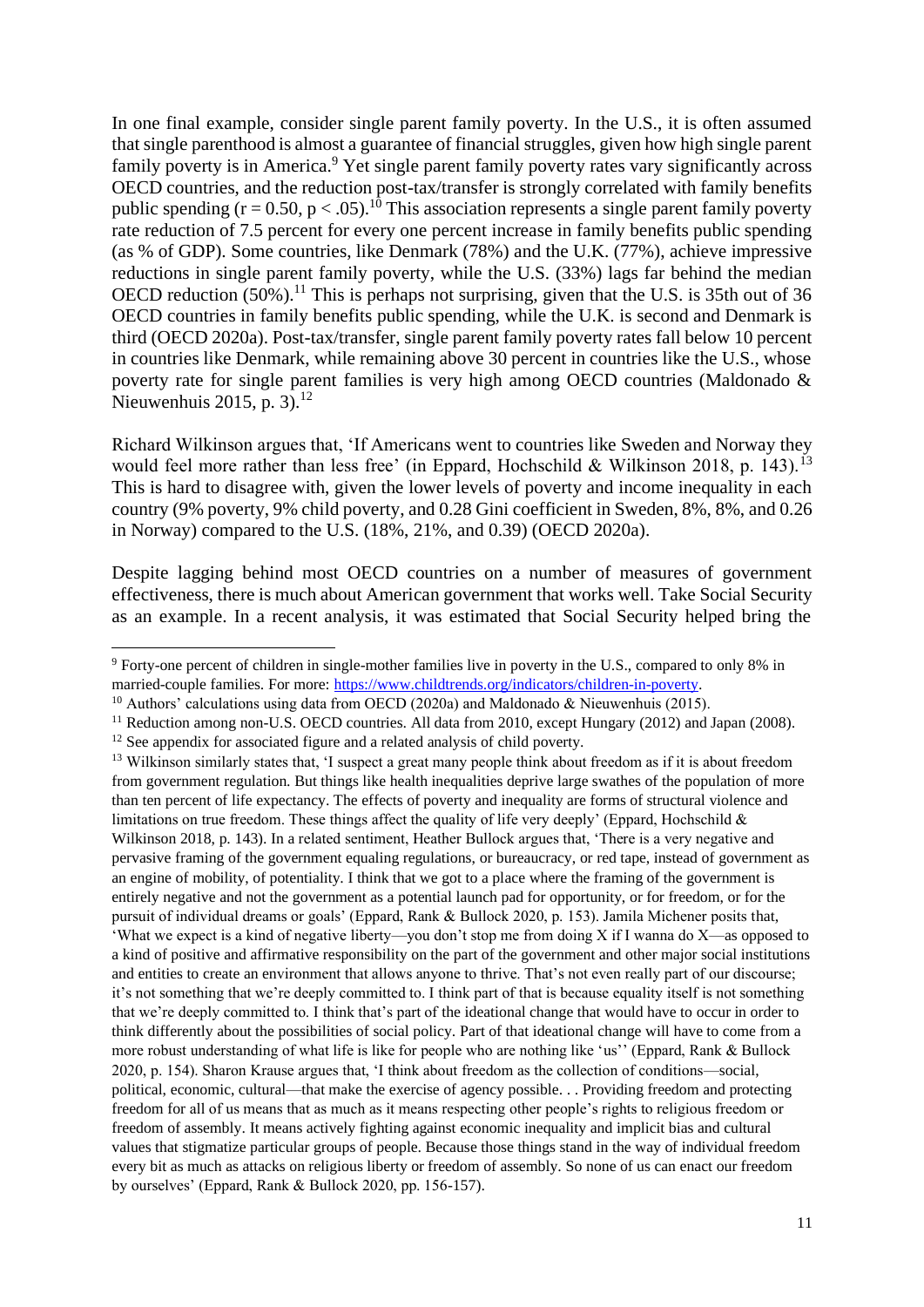elderly poverty rate down from close to 40 percent (39%) to below 10 percent (9%) (Romig 2019). This program is successful in helping to alleviate the burdens placed on the elderly by forces beyond their control, allowing them to lead longer, healthier, and happier lives.<sup>14</sup> There are many groups in the U.S.—such as children, as but one important example—who could have their freedoms expanded in a similar fashion by better social policies.

If government social policies, when properly designed and funded, actually work quite well.<sup>15</sup> why is the U.S. not doing more to reduce economic insecurity? Why are measures of poverty and economic inequality in the U.S. at the top end among wealthy countries? Why isn't the U.S. government attempting to enable true freedom for all its citizens?

There are a variety of factors which impact the design and generosity of American social policies, many of which involve the interplay between politics and culture. As David Brady argues, 'social equality results from the reciprocal relationships among welfare states, ideologies, and interests' (2009, p. 8). Brady's institutionalized power relations theory, which he outlines in *Rich Democracies, Poor People* (2009), holds that the ideologies and interests of different groups in a given society influence the types of coalitions that form to put pressure on politicians to develop more generous and effective social policies. The quantity and power of these coalitions help to determine how institutionalized leftist politics become and how consistently politicians are pressured to alleviate social inequality through social policy. The generosity and design of the resulting social policies then impact the level of economic insecurity in the society. Finally, the effectiveness or ineffectiveness of these policies feeds back, influencing both interests and dominant ideologies.

A variety of political and cultural factors are important to consider when determining the source of the American welfare state's relative minimalism. A few important factors that we want to focus on are dysfunctional features of the American political system, as well as widespread ideologies of racism and individualism.<sup>16</sup>

#### **Dysfunctions in the American Political System**

There are a number of features of the American political system which help to ensure that Americans' social democratic tendencies are underrepresented in social policy. These include the impact of money in American politics, the structure of the electoral system, aspects of the political system which encourage plurality rule, $17 \text{ low}$  voter turnout among the poor and

<sup>&</sup>lt;sup>14</sup> Social Security is popular and effective, and there is no reason why it should not be sustainable. The problem is not whether we have solutions, but whether our politicians are up to the task of implementing them. One very easy change, for instance, is simply removing the payroll cap on taxable earnings. For more: [https://www.pbs.org/newshour/economy/what-impact-would-eliminating.](about:blank)

<sup>&</sup>lt;sup>15</sup> As David Brady's empirical work demonstrates, 'across all varieties and types of welfare states, there is a strong linear negative relationship between welfare generosity and poverty. The welfare state's influence is unmatched by any other cause. The effects of welfare generosity are always significantly negative regardless of what one controls for. . . The generosity of the welfare state is the dominant cause of how much poverty exists in affluent Western democracies' (2009, p. 166).

<sup>&</sup>lt;sup>16</sup> Alberto Alesina and his colleagues demonstrate that, 'Americans redistribute less than Europeans because (1) the majority believes that redistribution favors racial minorities, (2) Americans believe that they live in an open and fair society and that if someone is poor it is their own fault, and (3) the political system is geared towards preventing redistribution' (2001, p. 39).

<sup>&</sup>lt;sup>17</sup> In 2016, for instance, Republicans gained control of the presidency, the House, and the Senate, despite failing to win a majority of the votes for any of the three (Barnicle 2020). As Simon Barnicle points out, 'Democrats can routinely win the majority of votes cast in federal elections but fail to translate those votes into power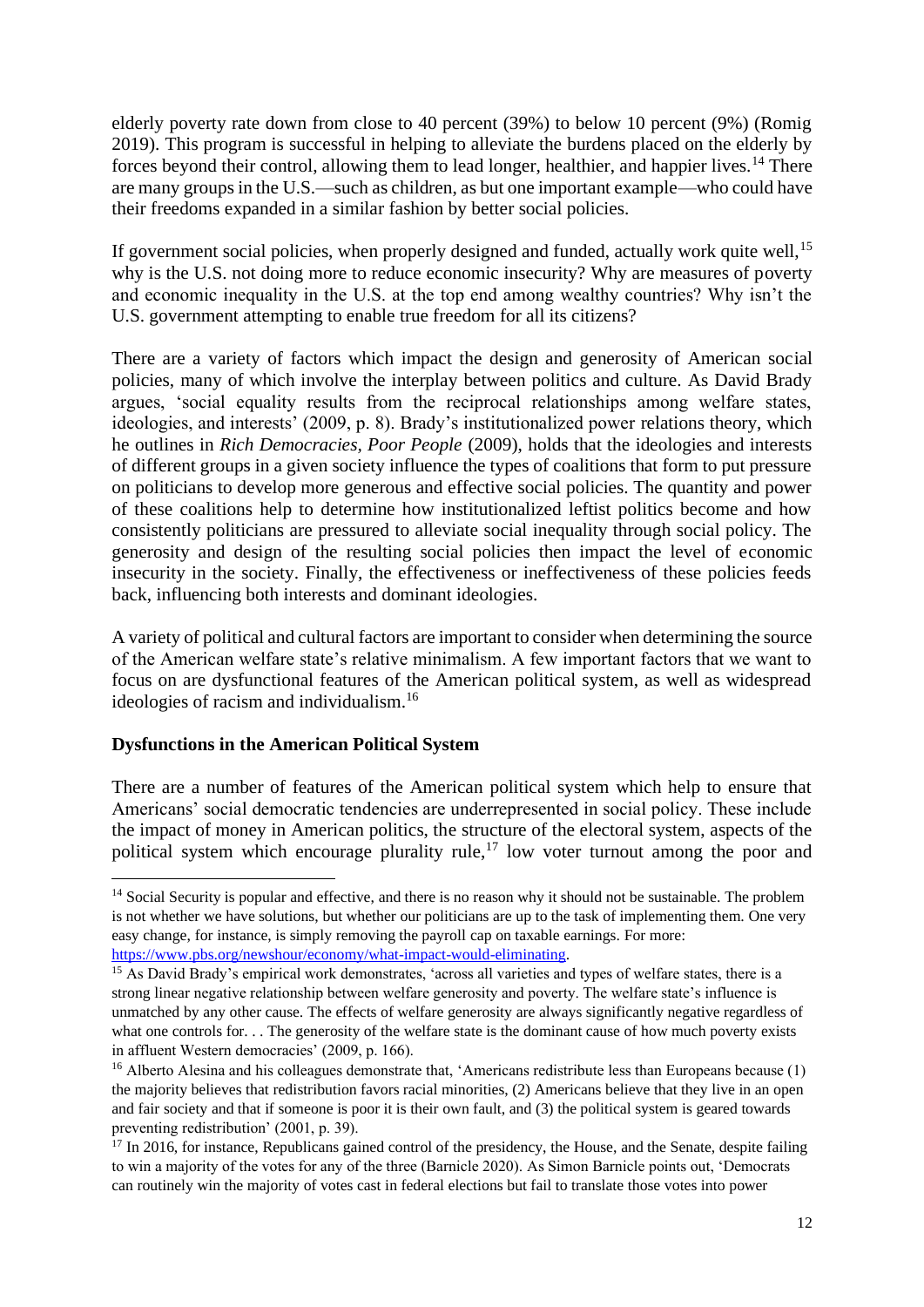working class, a low level of unionization, weak leftist politics, numerous checks and balances, the decentralized nature of American government, and the disproportionately low percentage of elected government officials who are female, non-White, and/or marginalized in some other manner. While all of these factors are important, for the sake of narrowing our discussion to the confines of this piece, we will focus on one particularly important factor: the influence of money in American politics.

Massive economic inequalities in the U.S. are leaving 'the American social fabric, and the country's economic sustainability, fraying at the edges' (Stiglitz 2013, p. 2). The top 10 percent owns almost three-quarters (73%) of all wealth and brings home nearly half (47%) of all income (WID 2020). As Joseph Stiglitz notes, the top one percent of Americans earns 40 percent more in one week than the bottom fifth earns over the entire year (2013, p. 5). The U.S. is dividing itself into a plutonomy and a precariat, each living in very different worlds.<sup>18</sup> Over the last 40 years, real wages have stagnated, with many Americans earning now what they could have earned in the late 1960s before the current neoliberal period began. There has of course been economic growth since that time, but it has gone into very few pockets. As a result, many Americans end up angry, bitter, and resentful. And of course the concentration of wealth into very few hands automatically leads to an undermining of democracy.

A number of studies demonstrate the corrosive manner in which money helps to undermine democratic principles in the U.S. Some notable studies investigate a very straightforward question: whether Americans' policy preferences correlate with the votes of their elected representatives. The votes are public, and people's attitudes and beliefs are well documented by extensive and reliable polling, so it is a fairly easy question to answer. These studies reveal that for the vast majority of middle-, working-, and lower-class Americans, their preferences do not correlate with the votes of their elected representatives (Gilens 2012; Gilens & Page 2014). This means most Americans are quite literally disenfranchised, which is pretty striking. It is not until you get to the very top of the income hierarchy that you see a strong correlation. That tells you something about the state of American democracy.

Thomas Ferguson has studied the association between campaign funding and electability in the U.S. for many years. The implications of this work, Ferguson and his colleagues argue, is that campaign finance 'follows the basic axiom of the investment theory of politics,' which holds that, 'Campaigning isn't free. . . either everyone pays a little to fund campaigns or a few pay for nearly everything—and control the system' (2018). Ferguson's work has shown a remarkably close correlation between the amount of campaign funding a candidate receives and their likelihood of being elected.

because their voters are in the wrong places. For example, in the 2018 midterms, Democratic Senate candidates collectively beat Republican candidates by nearly twenty percentage points. But because of where those votes were cast, Republicans didn't just hold on to their majority in the Senate, they actually *increased* it, picking up two seats. . . By 2040, it is estimated that 40 percent of Americans will live in just five states. Half the population will be represented by 18 Senators, the other half by 82' (2020).

<sup>&</sup>lt;sup>18</sup> As Noam Chomsky notes, 'For the general population, the 99% in the imagery of the Occupy movement, it's been pretty harsh—and it could get worse. This could be a period of irreversible decline. For the 1% and even less—the .1%—it's just fine. They are richer than ever, more powerful than ever, controlling the political system, disregarding the public. And if it can continue, as far as they're concerned, sure, why not?... Plutonomy refers to the rich, those who buy luxury goods and so on, and that's where the action is. . . As for the rest, we set them adrift. We don't really care about them. We don't really need them. . . These days they're sometimes called the 'precariat'—people who live a precarious existence at the periphery of society. Only it's not the periphery anymore. It's becoming a very substantial part of society in the United States. . . the world is now indeed splitting into a plutonomy and a precariat.' For more: [https://chomsky.info/20120508/.](about:blank)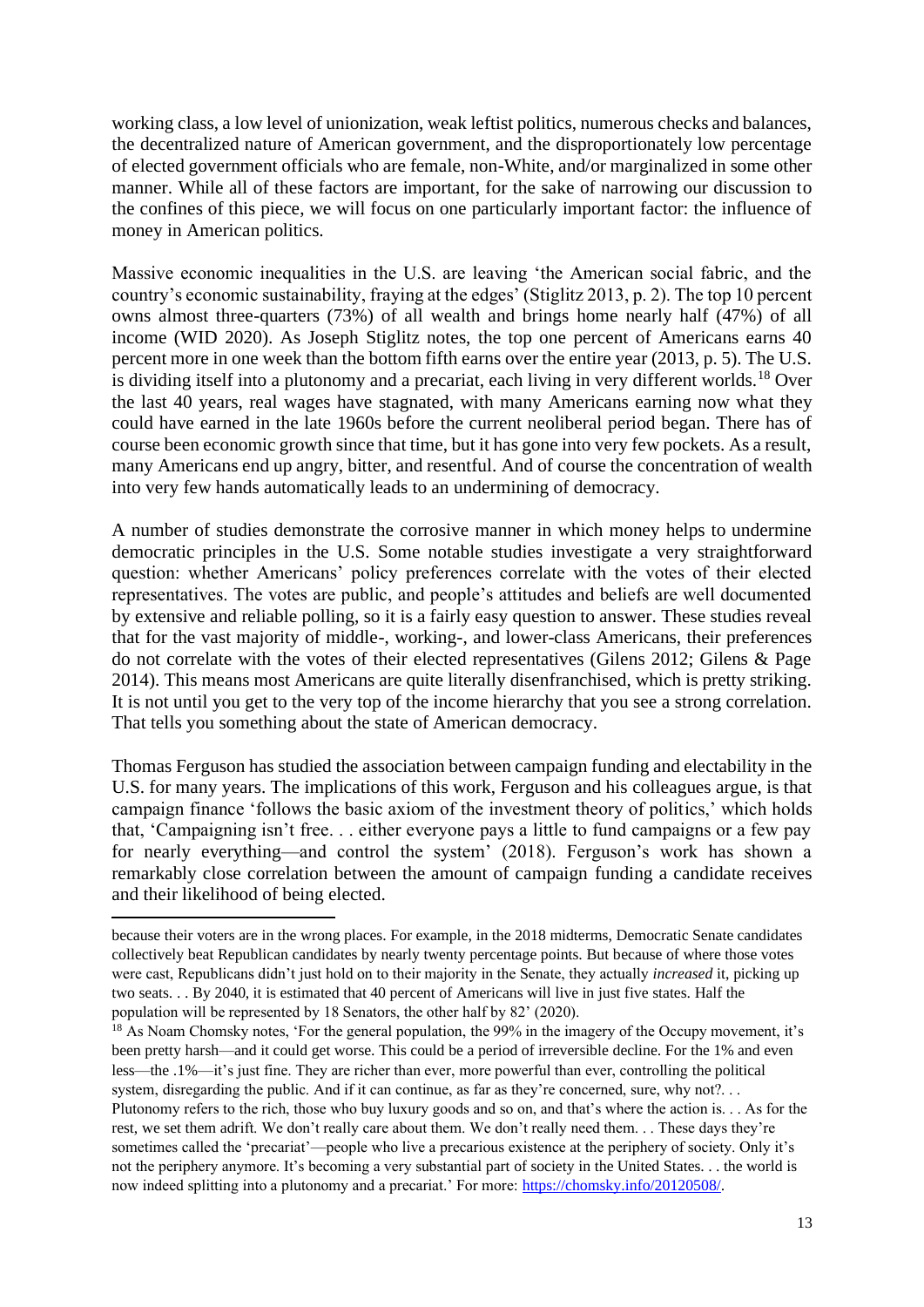In order to be able to run in the next election and keep their jobs, representatives in Congress end up spending many hours a day simply appealing to donors. That's the effect of bought elections. While they are raising money, well-resourced lobbyists are meeting with representatives' staffs and writing legislation. This is not hard to see if you look back through American legislative history.

While your average American citizen may not read political science journals, they are well aware that their preferences are not being represented in the political system. The popularity of Congress, for instance, is often extremely low, as we documented earlier. Many people think Congress would be better off if it was picked randomly. Huge numbers of Americans simply do not vote. There is an intuitive understanding that those in power are not working for regular people, but for somebody else.

Take the working class as an example. Neither of the parties represents them. The Democratic Party used to have the working class as a large part of its constituency, but not anymore. Republicans say they are committed to the working class, but that is pure rhetoric. If you look at their actual policies, they are dedicated (even more so than the Democrats) to the welfare of corporations and the wealthy. In Donald Trump's campaign, for instance, there was a lot of talk of solidarity with workers, but the actual programs called for sharp tax cuts for corporations and the wealthy, along with new burdens for the rest.

Much of the population has been essentially cast aside by policies which are harmful to them and have threatened their economic security, dignity, and hopes for the future. They are resentful and want to change it. That is showing up in many ways both in the U.S. and in Europe, some of which are rather frightening.

If you look at OECD statistics, the U.S. ranks very poorly on a number of measures of social justice, including infant mortality, social mobility, poverty, and economic inequality. The intergenerational earnings elasticity (IGE) in the U.S. today has been estimated to be as high as 0.60 or higher,<sup>19</sup> compared to as low as 0.20 or lower in some wealthy countries. As OECD researchers note, these differences in social mobility are associated with differences in income inequality: 'Across countries, higher levels of income inequality are associated with less social mobility, and hence lower equality of opportunities' (2014, p. 1). Figure 3 is the famous 'Great Gatsby Curve' from Miles Corak, which demonstrates the strong association between Gini coefficients and IGEs cross-nationally ( $r = 0.77$ ).<sup>20</sup> Raj Chetty and his colleagues found a similar relationship within the U.S., demonstrating a -0.58 correlation between income inequality and upward mobility across American communities (2014, Online Appendix Figure XI).

<sup>&</sup>lt;sup>19</sup> Economist Bhashkar Mazumder estimates that it is likely higher than 0.60. For more:

[http://conference.iza.org/conference\\_files/inequality\\_2015/mazumder\\_b3665.pdf.](about:blank)

<sup>&</sup>lt;sup>20</sup> See p. 161[: http://www.stateofworkingamerica.org/subjects/mobility/index.html%3Freader.html.](about:blank)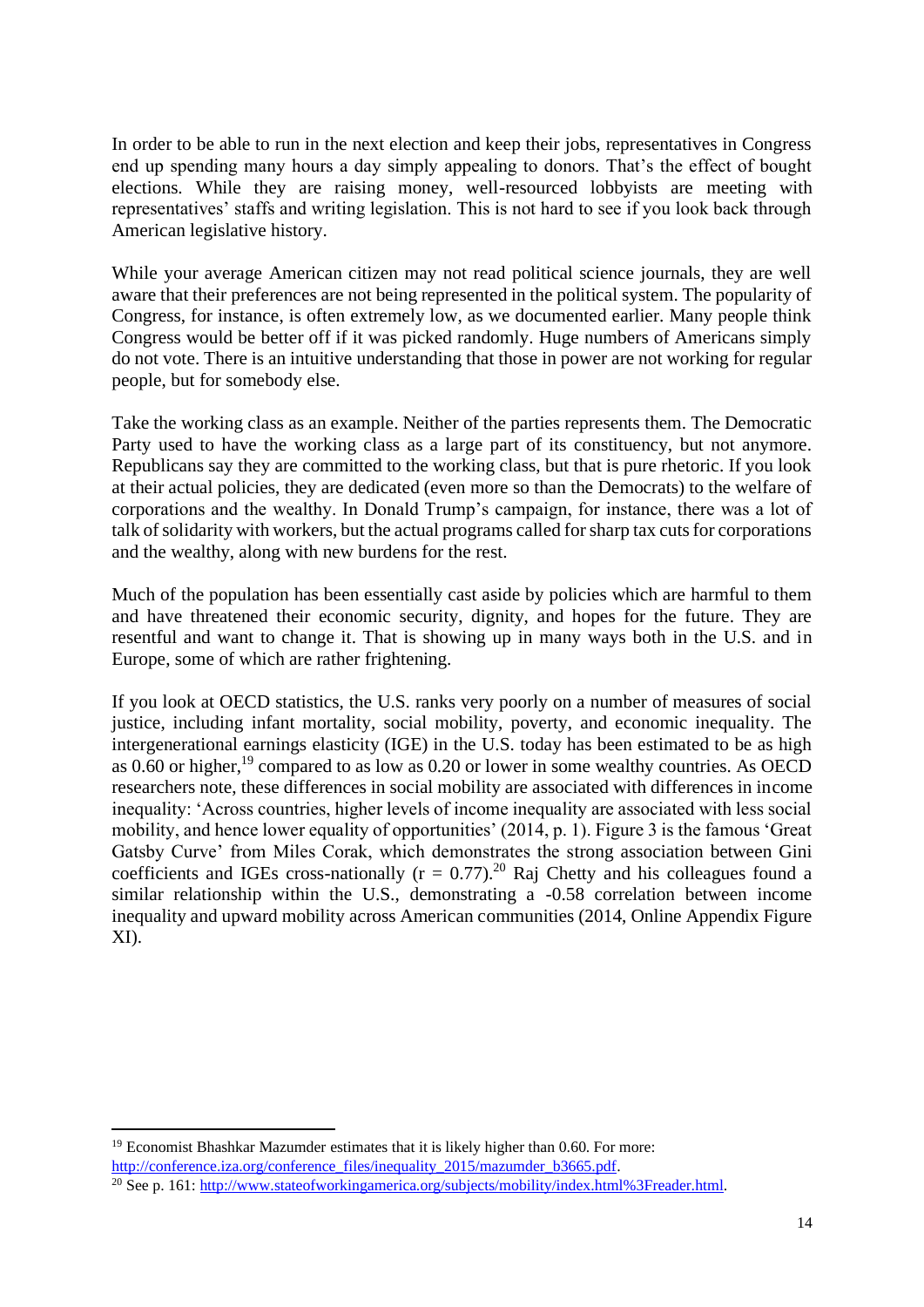

Source: Authors' reproduction of Corak 2016, p. 12.

Why doesn't the U.S. have better social policies to address these unnecessary inequalities in opportunity? Why is it one of the rare advanced societies which does not have guaranteed universal healthcare, but instead a highly complex and inefficient system which has twice the per capita costs of comparable societies? Why does the U.S. have astronomical college tuition and a student debt crisis, rather than something resembling affordable systems in places like Finland, France, Germany, and Mexico—or even the U.S. earlier in its history? One reason is that, to an unusual extent, the U.S. is run by business and economic elites. These studies we have mentioned, among many others, underscore this point. Business and economic elites do not support many of the social policies which aid and/or are popular among the middle- and lower-classes. Disproportionate elite influence in the American political system ensures that, most of the time, those with more power and influence get what they want when their preferences and interests diverge from the rest of the population (Gilens 2012; Gilens & Page 2014).

#### **Widespread Racism and Individualism**

Beyond the political dysfunctions which limit the American welfare state, there are important cultural factors as well, including racism and individualism. Much like a doctor cannot prescribe the proper treatment plan without knowing what afflicts their patient, Americans cannot solve social problems if they cannot first identify their causes. Widespread ideologies of racism and individualism cause Americans to misrecognize the causes of many social problems. As a result, such ideologies help to ensure that politicians in the U.S. do not face the same degree of pressure as their European counterparts to develop and/or maintain robust and structurally-oriented social policies. In the absence of racism and individualism, American politicians might face such pressure, given the many social democratic tendencies of the general population.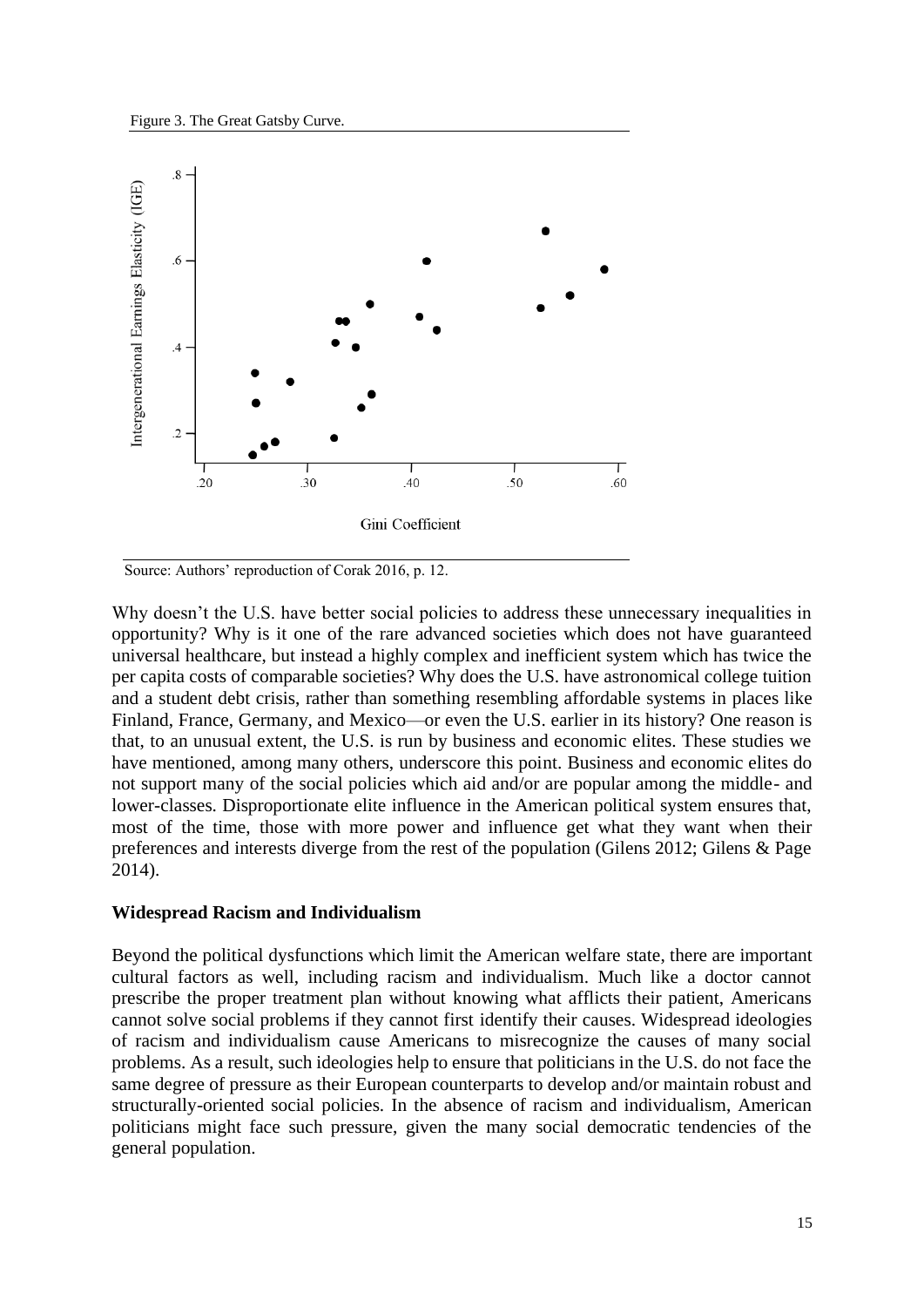Prejudice toward African Americans is widespread in the U.S. Experimental studies routinely find the existence of pervasive bias against Black Americans—so much so that researchers often find that real-world employers respond as positively to White applicants with a criminal record as they do to equally-qualified Black applicants with a clean record (Pager, Western & Bonikowski 2009).<sup>21</sup> Less than half of Whites  $(47%)$  and only 28 percent of Republicanleaning respondents agree that White Americans benefit from advantages that Black Americans do not have (Pew Research Center 2019). Sixty-six percent of Americans and 75 percent of White Americans report that race is not an important factor in the availability of the American Dream (*Atlantic*/Aspen 2015). Fifty-four percent of Whites report that African Americans who cannot get ahead have mostly themselves to blame, compared to only 35 percent who cite discrimination (Pew Research Center 2017). Only 43 percent of Americans say the U.S. needs to go further to give Black Americans equal rights (Pew Research Center 2019). Majorities of Whites report that African Americans are treated fairly compared to Whites in getting healthcare (77%), in getting a good education (75%), at work (74%), in getting housing (73%), while shopping (72%), in hiring for jobs they are qualified for (67%), and in dealing with the police (52%) (Gallup 2020). Sixty-two percent of Whites say their race has not had much of an impact on their ability to succeed (Pew Research Center 2016).

As Ibram Kendi argues, 'When you truly believe that the racial groups are equal, then you also believe that racial disparities must be the result of racial discrimination' (2016, p. 11). Americans' ignorance—or worse, rejection—of the structural causes of racial inequality on surveys is clearly a sign of their negative judgements of African Americans. And yet survey results, as damning as they are, likely *understate* the amount of prejudice and racial ignorance among White Americans. In one important study, for instance, only 30 percent of White interview participants expressed outright support for interracial marriage, even though 90 percent of these same participants had claimed to have approved of interracial marriage on a previous survey (Bonilla-Silva & Forman 2000, pp. 57-59). Additionally, the widespread realworld discrimination demonstrated by experimental studies would not exist without widespread racial prejudice, suggesting that survey results are masking Americans' true degree of racial bias.

In her book *Strangers in Their Own Land*, Arlie Hochschild (2016) documents working-class Whites' racist claims about non-Whites supposedly 'cutting in line' in order to unfairly pass Whites on their way to the American Dream. It seems that improvements in the standard of living of non-Whites relative to Whites over the last few decades, despite still leaving non-Whites far behind on a number of measures of well-being, were perceived as unjust and something akin to 'reverse discrimination' by Hochschild's participants:

'In the right-wing deep story, you are standing in line, as in a pilgrimage. At the top of the hill in front of you is the American Dream. You have been standing there a long time, your feet haven't moved, and you're tired. You feel a sense of deserving for that American Dream. You're middle-aged or older, you've worked hard, and you feel you have played by the rules. Then, in another moment of this deep story, it looks like people are cutting ahead of you in line. And you think, 'Well, who are they?' And they are African Americans. There are women cutting in line. There are undocumented immigrants and refugees.

<sup>&</sup>lt;sup>21</sup> In the experimental study cited here, Devah Pager and her colleagues found that 17% of employers responded positively (either a callback or job offer) to White *ex-felons*, compared to lower positive response rates for equally-qualified Latino (15%) and Black (13%) applicants *with clean records* (2009, p. 786).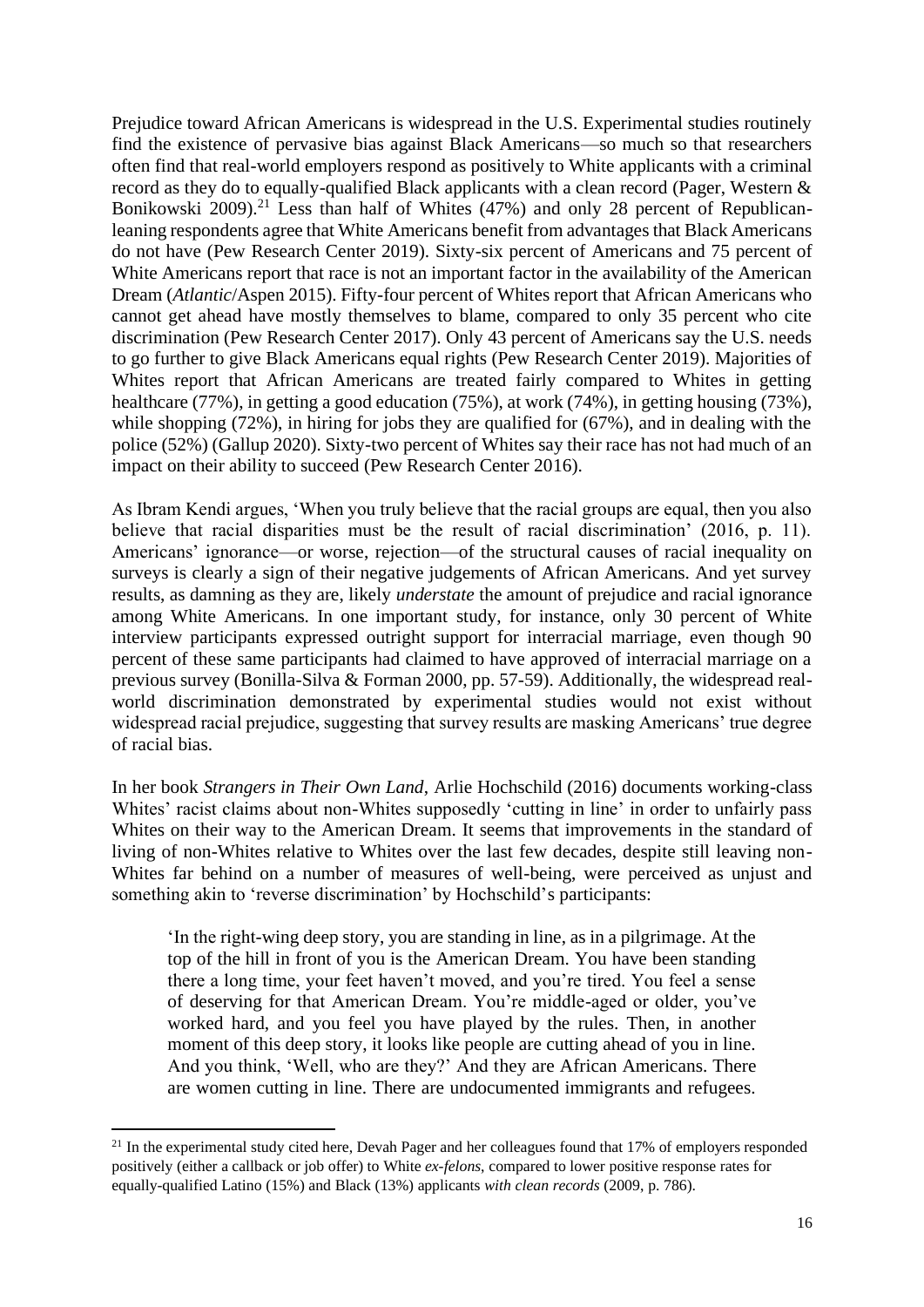You feel like you have been moved back in line, and that something unfair has been done to you. In another moment you have Barack Obama, who you believe should be impartially supervising the line, but who is instead waving to the line cutters. He is sponsoring them and pushing you back. You've been forgotten' (Eppard, Hochschild and Wilkinson 2018, p. 137).

Racism in America, which we have only briefly outlined here, is a major influence on Americans' individualism and skepticism about government. This is something that has been known for some time. Writing in 1870, for instance, Karl Marx wrote that, 'the working class is *split* into two *hostile* camps' in the U.S., with native-born White workers occupying a more privileged position which distorted their perceptions of social inequality (Lipset & Marks 2000, p. 29).<sup>22</sup> Today, widespread racist notions of poverty as a 'Black problem,' combined with racist assumptions about the supposed immorality and laziness of African Americans, reinforce individualism and government skepticism among White Americans.

Welfare is a prime example. Welfare has been demonized, especially by Ronald Reagan with his tales of Black 'welfare queens' supposedly driving around in their limousines to steal Americans' hard-earned money at the welfare office. Now most of the poor are not Black and most Black Americans are not poor, and neither a majority of the poor, nor of African Americans, are immoral or lazy. But if these racist and individualistic (and sexist, in the case of welfare queens) notions are activated, regardless of their veracity, support for social policies can be effectively undermined.

Perhaps the classic statement on this phenomenon was the book *Why Americans Hate Welfare*  by Martin Gilens (1999). If you take a look at Table 2, based on his work, you will see how influential racism is in Americans' thinking about poverty and welfare. When Americans think most welfare recipients are White (a more 'moral,' 'hard-working,' and 'deserving' group in their minds), they are much less critical of recipients' morality, work ethic, and deservingness. When they believe most recipients are Black (supposedly more 'immoral,' 'lazy,' and 'undeserving'), however, they are much more critical.

|                                                                       | Think most<br>welfare recipients<br>are Black | Think most<br>welfare recipients<br>are White |
|-----------------------------------------------------------------------|-----------------------------------------------|-----------------------------------------------|
| In your opinion, what is more to blame when people<br>are on welfare? |                                               |                                               |
| Lack of effort on their own part                                      | 63%                                           | 40%                                           |
| Circumstances beyond their control                                    | 26%                                           | 50%                                           |
| Do most people on welfare want to work?                               |                                               |                                               |
| <b>Yes</b>                                                            | 31%                                           | 55%                                           |
| N <sub>0</sub>                                                        | 69%                                           | 45%                                           |
| Do most people on welfare really need it?                             |                                               |                                               |
| <b>Yes</b>                                                            | 36%                                           | 50%                                           |
| No                                                                    | 64%                                           | 50%                                           |

Table 2. Race and Americans' Perceptions of Welfare Recipients.

Source: Gilens 1999, p. 140. Reprinted with permission of The University of Chicago Press.

<sup>&</sup>lt;sup>22</sup> The authors note that, 'Marx and Engels pointed to the role of ethnic diversity in undermining class consciousness by giving native-born white workers a privileged position' (Lipset & Marks 2000, p. 29).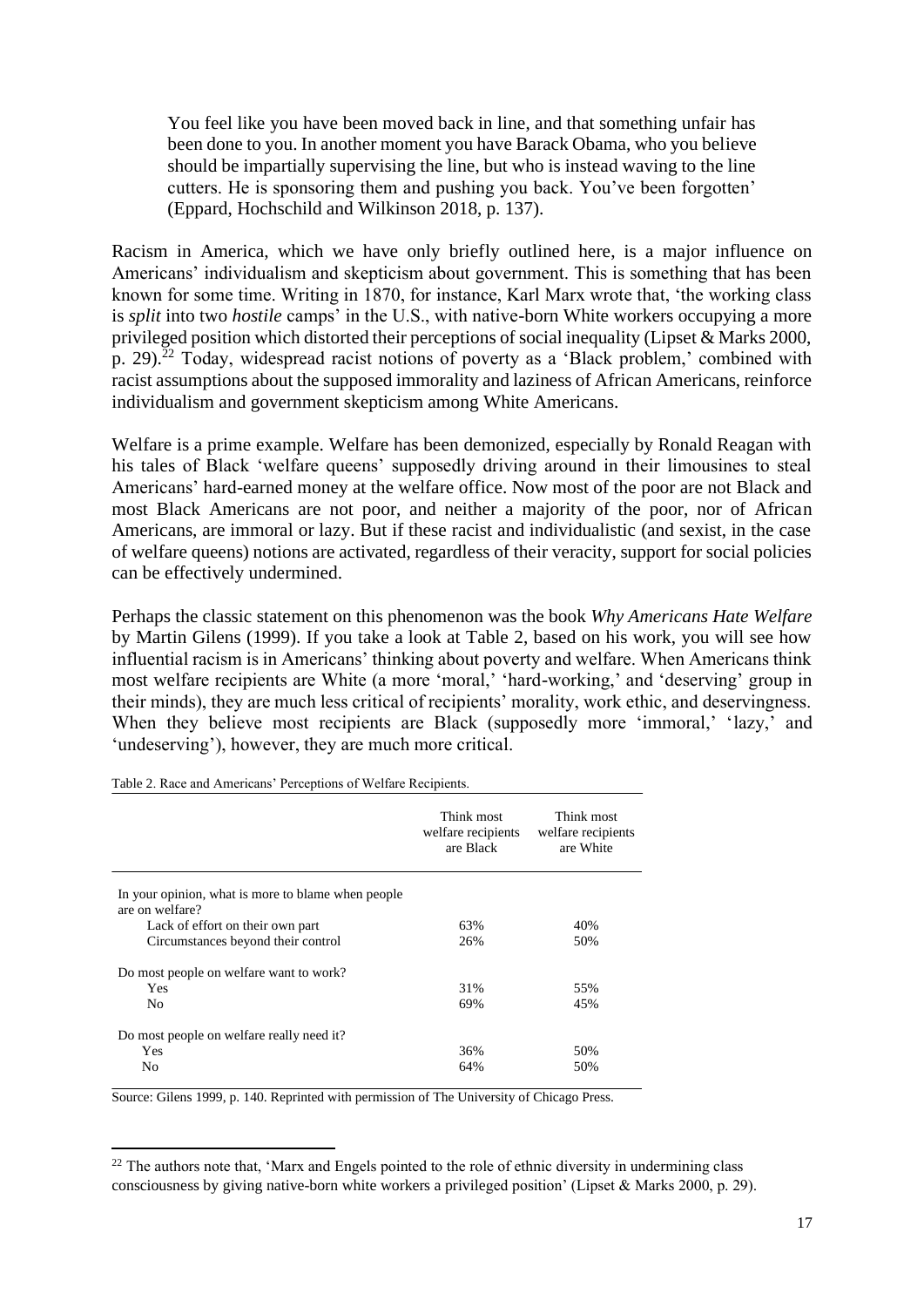A second cultural factor limiting social policies, American individualism, has also been welldocumented. In a recent cross-national survey of 44 countries, for instance, the U.S. was much more individualistic than most other countries concerning the role that forces outside of one's control play in determining their success in life (see Table 3). Sixty-percent of Americans say that most people can get ahead if they are willing to work hard (Pew Research Center 2019). When asked which is more important to achieving the American Dream—when given the choice between hard work, circumstances of birth, and luck—61 percent of Americans cite hard work, 28 percent circumstances, and 11 percent luck. Almost three quarters of Americans (72%) say they are either living the American Dream (50%) or believe they can (22%) (*Atlantic*/Aspen 2015).

#### Table 3. Individualism across 44 Countries.

| Countries                                                                            | % mostly/completely<br>disagree |
|--------------------------------------------------------------------------------------|---------------------------------|
| Global Average<br>(excluding the U.S.)                                               | 38%                             |
| <b>United States</b>                                                                 | 57%                             |
| <b>Advanced Economies</b><br><b>Advanced Economy Average</b><br>(excluding the U.S.) | 41%                             |
| <b>United Kingdom</b><br><b>Israel</b>                                               | 55%<br>51%                      |
| France<br>Spain                                                                      | 50%<br>47%                      |
| Japan<br>Greece                                                                      | 44%<br>37%                      |
| Italy<br>Germany                                                                     | 32%<br>31%                      |
| South Korea                                                                          | 23%                             |

*Survey question: Please tell me whether you completely agree, mostly agree, mostly disagree, or completely disagree with the following statement: Success in life is pretty much determined by forces outside our control.*

Source: Pew Research Center 2014b.

Furthermore, surveys suggest that even among Americans who acknowledge unjust barriers faced by some groups and not others, there is still an insistence that these barriers can be overcome with hard work, ambition, and smart choices. If agency requires abilities, opportunities, and resources, as we have argued, these survey results suggest that Americans want the disadvantaged to grasp opportunities they do not have access to, with underdeveloped abilities, and without the necessary resources. This is an extremely flawed view of how the American stratification system functions. As Amartya Sen argues, 'Without the substantive freedom and capability to do something, a person cannot be responsible for doing it' (1999, p. 284).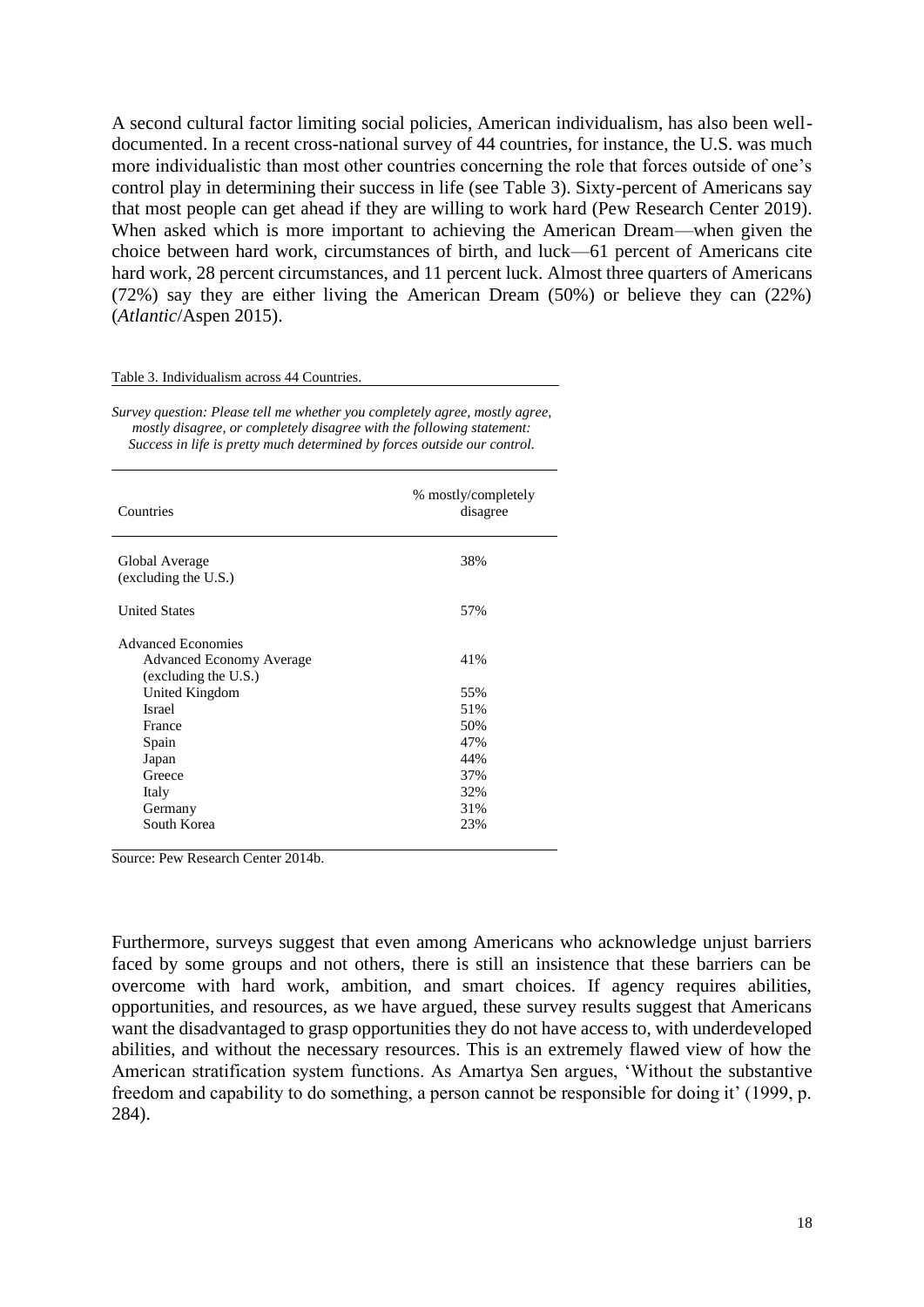Unfortunately, a number of studies suggest that the more one supports individualistic beliefs, the less likely they are to support many government programs (Hunt & Bullock 2016).<sup>23</sup>

In the spring of 2020, Lawrence Eppard and his colleagues conducted a survey with 353 American college students enrolled in introductory sociology courses at universities in Pennsylvania, Virginia, and West Virginia (publication forthcoming 2020).<sup>24</sup> Table 4 displays their answers to questions regarding agency, meritocracy, and government in the U.S., while Table 5 displays their beliefs concerning the causes of American poverty. Table 6 demonstrates the manner in which racial prejudice and individualism associated with government support among the sample.<sup>25</sup>

White participants' responses to questions regarding racial inequality were mixed. Only 29 percent of White participants identified race-based school inequalities as a problem, and only 32 percent of Whites identified discrimination against Black Americans in hiring as a problem. Only about a quarter of Whites (24%) responded that they were not very concerned about the negative impacts of undocumented immigration. However, 83 percent of Whites placed blame mostly on society, not African Americans themselves, for Black/White inequalities, and a slight majority of Whites (53%) agreed that the criminal justice system is biased against Black Americans. These results suggest that while most of our sample espoused support for structural explanations of racial inequality in abstract terms, they were unable (or unwilling) to identify important aspects of the racial stratification system in the U.S., signifying a rather empty definition of racism that likely allows for prejudiced assumptions and discriminatory behavior in their everyday interactions.

<sup>&</sup>lt;sup>23</sup> Matthew Hunt and Heather Bullock note that 'dominant ideology beliefs (e.g., individualism) generally decrease support for redistributive policies, while system-challenging beliefs (e.g., structuralism) generally increase support for such initiatives. Feagin (1975) and Kluegel and Smith (1986) both document that individualistic beliefs about poverty reduced support for welfare spending, while structuralist beliefs increased such support. Numerous studies have replicated and expanded on these basic findings' (2016, p. 106). David Brady argues that 'the welfare state is the culmination of a society's beliefs for how economic resources ought to be distributed' (2009, p. 8).

<sup>&</sup>lt;sup>24</sup> Sample characteristics: 74% non-Hispanic White, 10% African American, 6% other, 4% Hispanic/Latino, 4% two or more races, and 2% Asian-American; 58% female, 41% male, and 1% other; 3% poor, 13% working class, 18% lower middle class, 44% middle middle class, 22% upper middle class, and 1% wealthy; 44% Democrat-leaning, 56% Republican-leaning; 19% very religious, 42% somewhat religious, 24% not very religious, and 16% not at all religious.

<sup>&</sup>lt;sup>25</sup> In this piece we summarize only some of the highlights and major findings of a much larger peer-reviewed quantitative study forthcoming in *The New York Sociologist* by Eppard, Nazarenus, Everidge, and Matesun: [https://www.newyorkstatesociology.net/journal](about:blank) (forthcoming Summer/Fall 2020).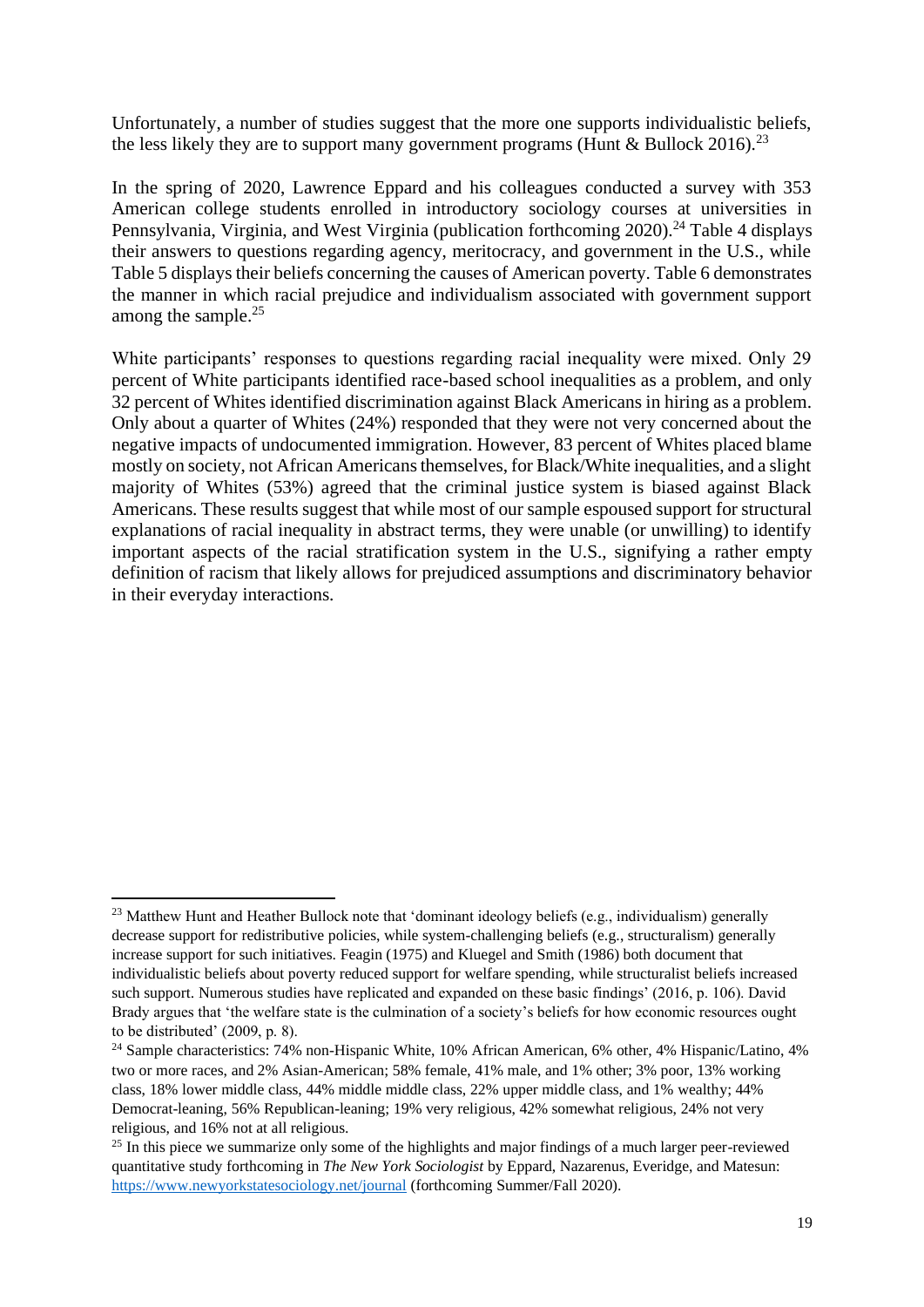| <b>Belief</b>                                                                                                                                                             | % agreement |
|---------------------------------------------------------------------------------------------------------------------------------------------------------------------------|-------------|
| Despite the fact that some Americans may face barriers to<br>success that others do not, most could succeed, despite<br>these barriers, if they really tried.             | 87%         |
| Factors beyond the control of women are mostly to blame<br>for gender inequality.                                                                                         | 87%         |
| Most Americans get back from life what they put into it-<br>success or failure generally matches how much effort<br>they put into life and how smart their choices are.   | 84%         |
| The differences between American adults (income, wealth,<br>career, etc.) are due mostly to the choices people make<br>for themselves and things they personally control. | 78%         |
| With ambition, hard work, and smart choices, most<br>Americans can succeed, even if they come from<br>disadvantaged backgrounds.                                          | 78%         |
| Most Americans are free to make their own decisions and<br>free to choose the life they want to live.                                                                     | 77%         |
| 60% or more of Americans' outcomes in life are the result<br>of their efforts and choices.                                                                                | 73%         |
| America is the land of opportunity where most people who<br>work hard end up succeeding.                                                                                  | 73%         |
| Most Americans can get a college degree if they want to.                                                                                                                  | 72%         |
| Adults should have to pass drug tests in order for their<br>family to receive SNAP benefits.                                                                              | 71%         |
| Government assistance programs have a mostly positive<br>impact on society.                                                                                               | 70%         |
| Higher-income Americans should pay higher taxes than<br>middle- and lower-income Americans.                                                                               | 66%         |
| Adults should have to work in the paid workforce in order<br>for their family to receive SNAP benefits.                                                                   | 62%         |
| 70% or more of Americans' outcomes in life are the result<br>of their efforts and choices.                                                                                | 59%         |
| It is unfair that Americans with more money can afford<br>better education than those with less money.                                                                    | 51%         |
| Support for national government single-payer healthcare                                                                                                                   | 46%         |
| SNAP should be expanded.                                                                                                                                                  | 46%         |
| It is unfair that Americans with more money can afford<br>better healthcare than those with less money.                                                                   | 43%         |
| It is the responsibility of the American government to<br>reduce income inequality.                                                                                       | 38%         |

|  |  | Table 4. Beliefs about Agency, Meritocracy, and Government among College Sample. |  |  |  |
|--|--|----------------------------------------------------------------------------------|--|--|--|
|  |  |                                                                                  |  |  |  |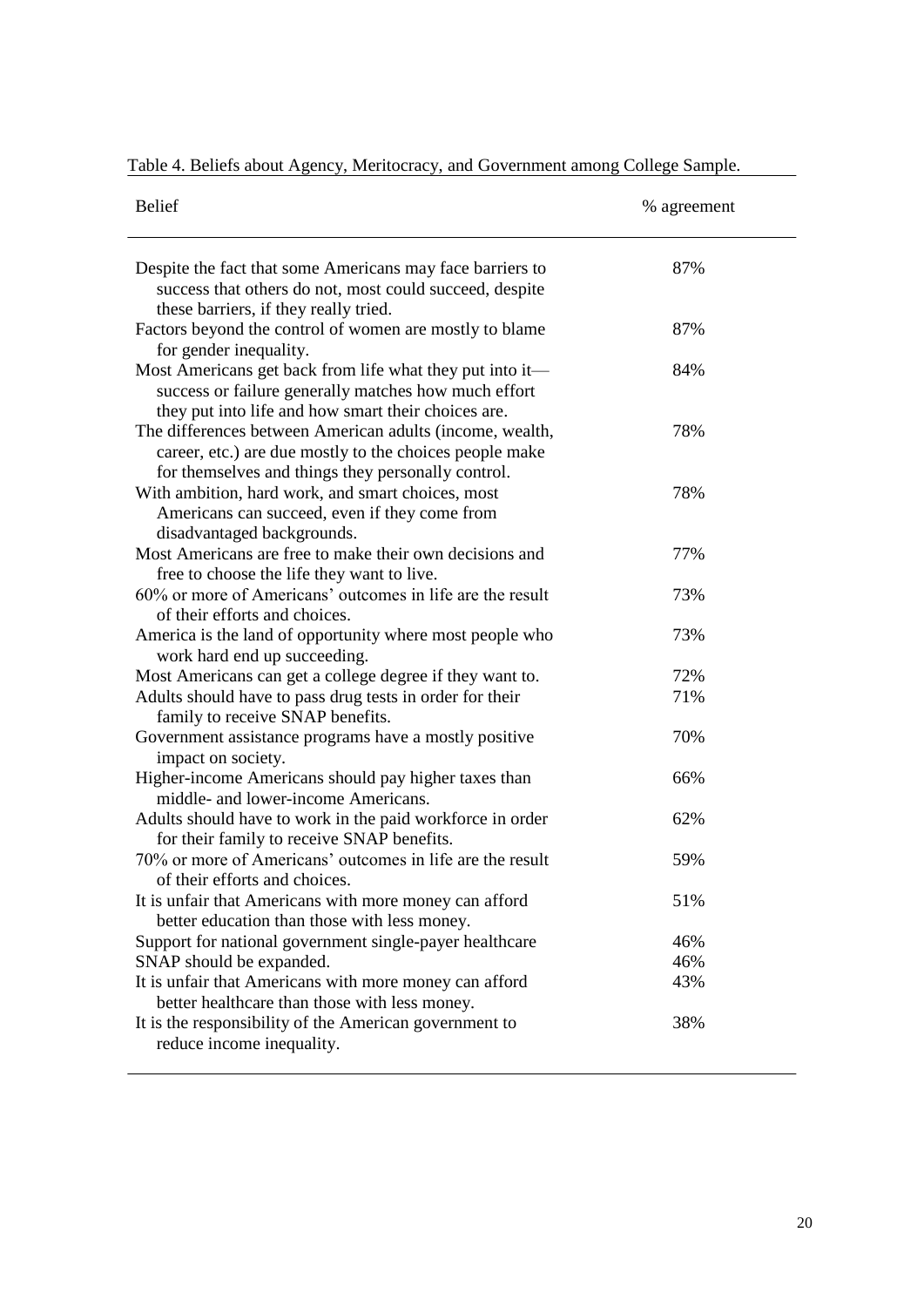| Causes of poverty          | Rank<br>(most to least)<br>important) | $%$ who<br>ranked cause<br>#1 or #2 |
|----------------------------|---------------------------------------|-------------------------------------|
| Bad family upbringing      | 1                                     | 41%                                 |
| Lack of effort or laziness | 2                                     | 39%                                 |
| Poor choices               | 3                                     | 30%                                 |
| Poor morals and/or values  | 4                                     | 13%                                 |
| Racism                     | 5                                     | 25%                                 |
| Poor quality schools       | 6                                     | 14%                                 |
| Low intelligence           | 7                                     | 6%                                  |
| Not enough good jobs       | 8                                     | 11%                                 |
| Sexism                     | 9                                     | 13%                                 |
| Bad genes                  | 10                                    | 4%                                  |
| <b>Bad luck</b>            | 11                                    | 3%                                  |

Table 5. Beliefs about the Causes of American Poverty among College Sample.

Note: In order to understand the rankings, note that #1 was the most important, and #11 the least important, meaning #1 had the lowest mean ranking, while #11 had the highest mean ranking.

As Tables 4 and 5 demonstrate, a majority of our participants were very individualistic, blamed families and individuals for their own poverty, viewed the U.S. in meritocratic terms, and believed all Americans have agency. While a majority supported progressive taxation, most were skeptical of the social welfare functions of government and suspicious of recipients of government assistance. Table 6 demonstrates significant gaps in government support based on one's degree of racial prejudice and individualism.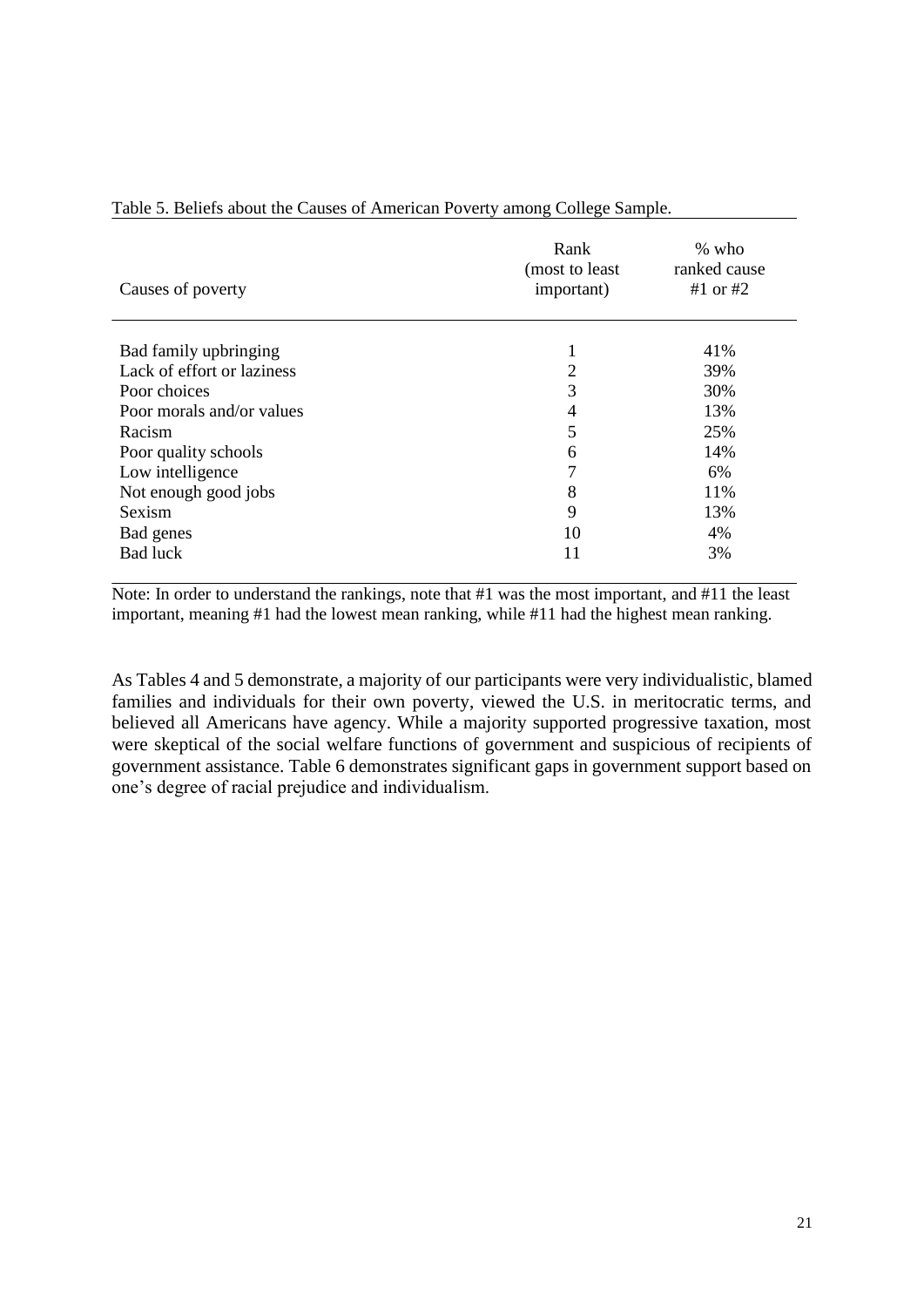| Government/social policy belief                                                                             | % agreement |
|-------------------------------------------------------------------------------------------------------------|-------------|
| SNAP should be expanded                                                                                     |             |
| High-prejudice individuals                                                                                  | 27%         |
| Low-prejudice individuals                                                                                   | 80%         |
| Strongly-individualistic individuals                                                                        | 35%         |
| Weakly-individualistic individuals                                                                          | 89%         |
| Government assistance has a mostly positive impact on society                                               |             |
| High-prejudice individuals                                                                                  | 57%         |
| Low-prejudice individuals                                                                                   | 81%         |
| Strongly-individualistic individuals                                                                        | 62%         |
| Weakly-individualistic individuals                                                                          | 89%         |
| Government is responsible for reducing income inequality                                                    |             |
| High-prejudice individuals                                                                                  | 25%         |
| Low-prejudice individuals                                                                                   | 62%         |
| Strongly-individualistic individuals                                                                        | 26%         |
| Weakly-individualistic individuals                                                                          | 83%         |
| Adults need to pass drug tests to receive food stamps/SNAP for<br>themselves and their families             |             |
| High-prejudice individuals                                                                                  | 90%         |
| Low-prejudice individuals                                                                                   | 45%         |
| Strongly-individualistic individuals                                                                        | 82%         |
| Weakly-individualistic individuals                                                                          | 28%         |
| Adults need to work in the paid work force to receive food stamps/SNAP<br>for themselves and their families |             |
| High-prejudice individuals                                                                                  | 81%         |
| Low-prejudice individuals                                                                                   | 42%         |
| Strongly-individualistic individuals                                                                        | 73%         |
| Weakly-individualistic individuals                                                                          | 39%         |
| High-income Americans should pay higher taxes than middle- and low-<br>income Americans                     |             |
| High-prejudice individuals                                                                                  | 51%         |
| Low-prejudice individuals                                                                                   | 88%         |
| Strongly-individualistic individuals                                                                        | 50%         |
| Weakly-individualistic individuals                                                                          | 100%        |
| U.S. should adopt government single-payer healthcare system                                                 |             |
| High-prejudice individuals                                                                                  | 29%         |
| Low-prejudice individuals                                                                                   | 77%         |
| Strongly-individualistic individuals                                                                        | 33%         |
| Weakly-individualistic individuals                                                                          | 100%        |

#### Table 6. Association between Racial Prejudice/Individualism and Government Support among College Sample.

Our prejudice and individualism index variables were strongly correlated with each other  $(r =$ 0.63,  $p < .001$ ), as well as strongly correlated with our government support index variable (prejudice  $r = -0.55$ , p < .001; individualism r = -0.60, p < .001). We also ran a regression model with prejudice and individualism as our independent variables—along with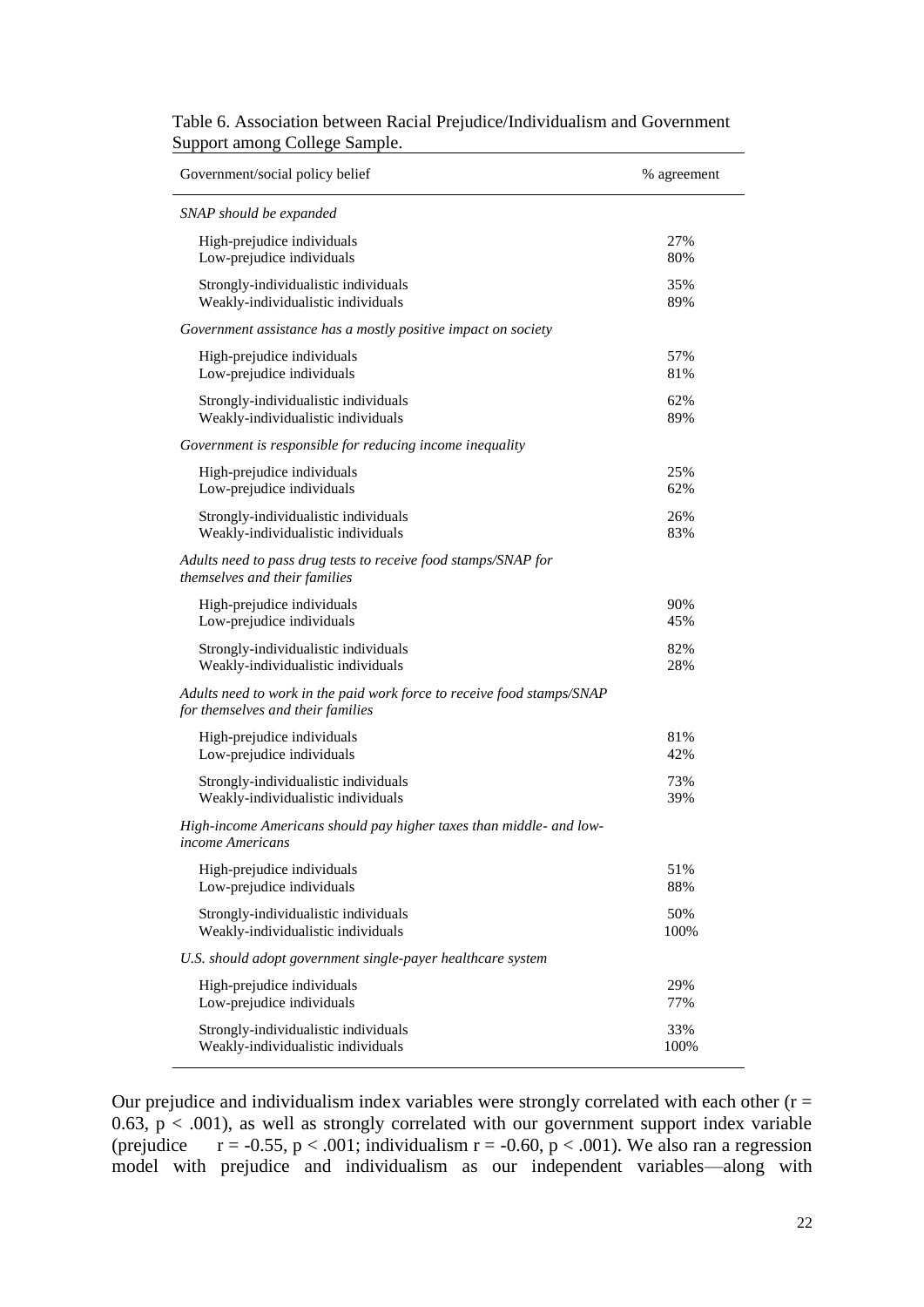race/ethnicity, social class, gender, religiosity, and political orientation—and government support as our dependent variable. Prejudice, individualism, and Republican political orientation were each associated with less government support, while none of the other variables were statistically significant. Our model explained 54 percent of the variance in the dependent variable.<sup>26</sup>

As our survey and a number of other studies demonstrate, racism and individualism both play major roles in Americans' 'skeptical altruism' (Eppard, Rank & Bullock 2020) toward disadvantaged groups. What is meant by this term is that many Americans are indeed bothered by many aspects of inequality, are morally committed to helping the poor, and have many social democratic tendencies. But they are also suspicious of the morality, work ethic, and deservingness of many recipients of government assistance (especially Black recipients), believe Americans possess a high degree of agency regardless of background, are skeptical of government, and prefer individualistically- rather than structurally-oriented social policies. Because of this, they are overly concerned with whether a social program rewards a truly 'deserving' recipient who is worthy of aid (a person who works hard, makes smart choices, has 'responsible' fertility, etc.), or whether it rewards an 'underserving' recipient who does not merit aid.

Support for or opposition to a given social policy often hinges not on whether Americans agree with the structuralist and/or social democratic principles which inform the particular policy, but whether policy opponents can successfully frame the policy in racist and/or individualistic terms. In the absence of the activation of prejudice and individualism in political and popular discourse, a policy which aligns with Americans' social democratic tendencies might expect support. But if a program can be sufficiently linked to racist and/or individualistic fears, it can be defeated.

As an example, a recent Kaiser Family Foundation survey revealed that a slight majority of Americans supported a national government healthcare plan which covered all Americans. When the question was worded differently, however, responses changed. While 63 percent expressed a positive reaction to 'Medicare-for-All,' only 46 percent reacted positively to 'socialized medicine.' Likewise, 71 percent of respondents supported a Medicare-for-All plan that would guarantee health insurance coverage as a right for all Americans, but only 37 percent if it led to an increase in taxes (KFF 2020). These changes in support seemed to be driven less by opposition to government-run healthcare generally, but whether such a program violated critical beliefs concerning government and individualism.

The same type of relationship exists between race and social policies: when a program is framed in a manner which conjures images of African Americans, the policy in question typically receives less support than it would otherwise. Fifty-eight percent of Americans believe government spends too much on 'welfare,' compared to 15 percent who say too little. But only 16 percent believe government spends too much on 'assistance to the poor,' compared to 56 percent who say too little (Jardina 2018). The wording of these questions makes a big difference in whether racist and individualistic fears are triggered in respondents' minds. When such fears are not activated, their social democratic preferences are more likely to inform their answers. As Ashley Jardina notes, anti-poverty policies can be made popular by 'avoiding racialized terms, like welfare. . . otherwise popular policies may be dragged down' (2018). Here she explains further:

<sup>&</sup>lt;sup>26</sup> Model p < .001, prejudice p < .05, individualism p < .001, and Republican political orientation p < .001.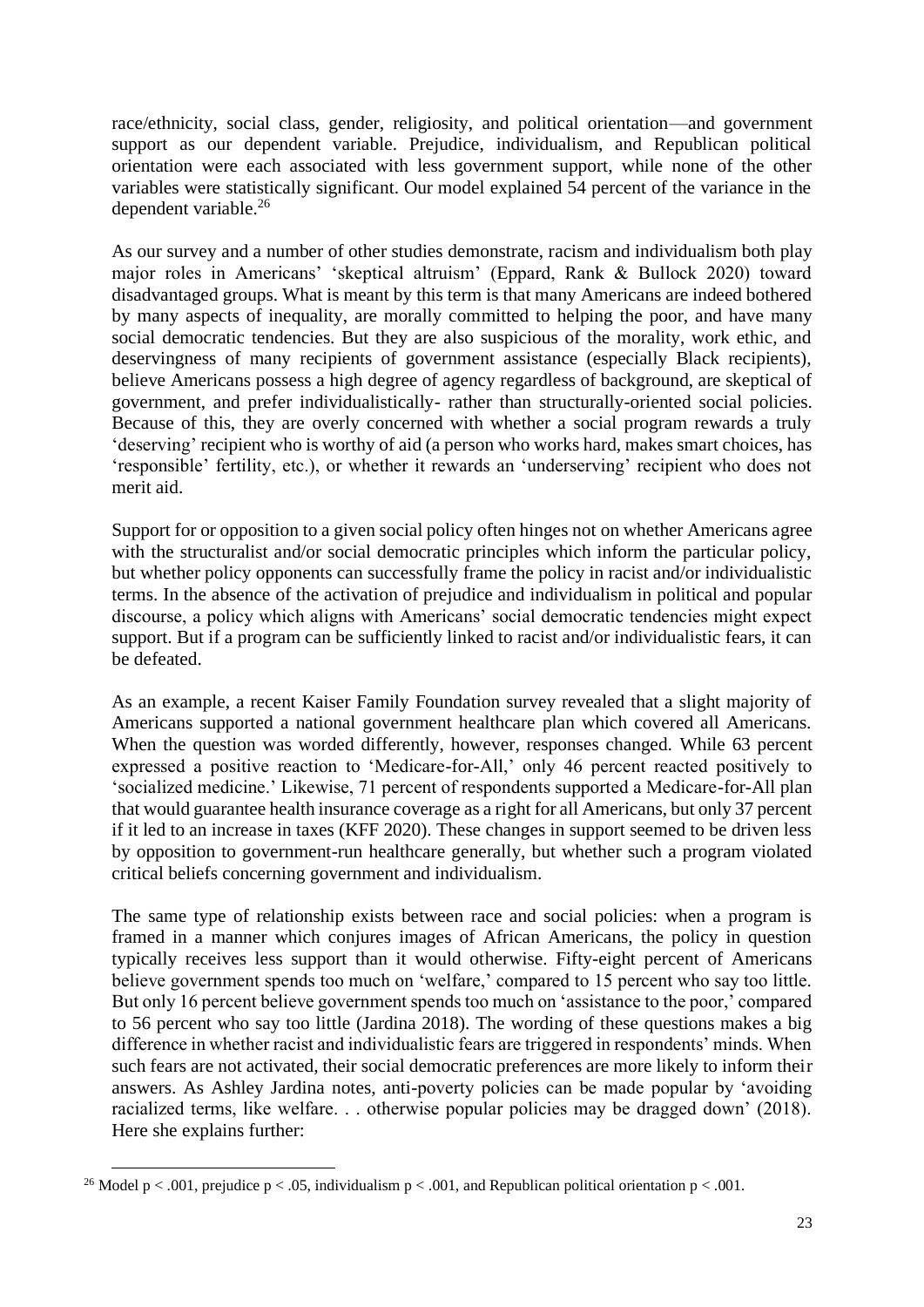'Despite the fact that white Americans benefit more from government assistance than people of color, means-tested aid is primarily associated with black people and other people of color—particularly when the term welfare is used. For many Americans, the word welfare conjures up a host of disparaging stereotypes so strongly linked to stigmatized beliefs about racial groups that—along with crime—it is arguably one of the most racialized terms in the country. . .

. . . part of why Social Security is so relatively popular compared to welfare is because of how both policies are racialized. Social Security. . . has been framed as a policy that is both universal—that is, it benefits all groups—and as one that has been contrasted with welfare as an earned reward for hard work (stereotypes associated with white people), rather than a handout for the lazy and dependent (stereotypes associated with black people)' (Jardina 2018).

#### **The Violence of Inaction**

In the sport of American football, there is a drill that many coaches use in practice called a 'gauntlet drill.' The objective of the drill is to help players become better at staying on their feet and maintaining possession of the football amidst the chaos and physical contact of the game. Figure 4 demonstrates how this drill works. One player starts with the football and must run between two rows of players and make it to the other side. They must accomplish this without falling down or losing the ball. As the ball carrier passes through this gauntlet, the opposing players attempt to swipe the ball away and/or knock the ball carrier down.



The American stratification system works in a similar fashion. We are each born with different (either more or less challenging) gauntlet configurations based on our starting social position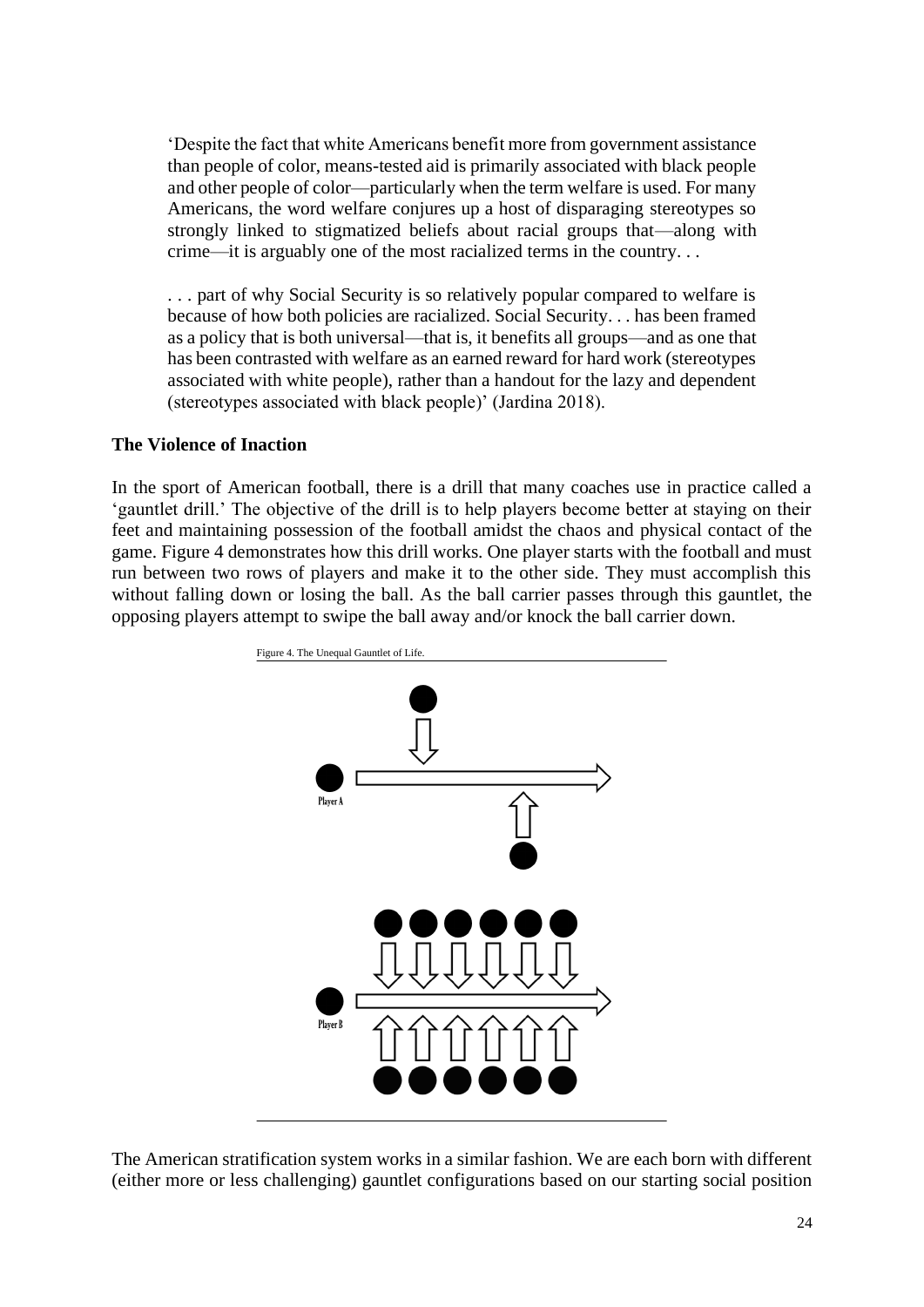(our race/class/gender, family, neighborhood and community, region, country, historical period, etc.). In Figure 4, Player B faces far more opposing players than Player A, not unlike the likelihood that somebody born at the bottom of the socioeconomic hierarchy will face more obstacles to success than somebody born at the top. Does this guarantee that Player B will fail and Player A will succeed? No, but the risk of failure is much higher for Player B, and neither player is truly responsible for the different configurations that they face. Furthermore, if this is truly a metaphor for society, the *abilities* of these players to confront these challenges would likely be unequal and heavily influenced by forces beyond their control. Neither the challenges (both in number and severity) they face, nor the abilities and resources they possess to overcome them, are primarily the result of choices they have made for themselves. As Raoul Martinez argues:

'We do not choose to exist. We do not choose the environment we will grow up in. We do not choose to be born Hindu, Christian or Muslim, into a war-zone or peaceful middle-class suburb, into starvation or luxury. We do not choose our parents, nor whether they'll be happy or miserable, knowledgeable or ignorant, healthy or sickly, attentive or neglectful. The knowledge we possess, the beliefs we hold, the tastes we develop, the traditions we adopt, the opportunities we enjoy, the work we do—the very lives we lead. . . This is the lottery of birth' (2016, p. 3).

These unequal gauntlets that we face are a form of 'structural violence,' or the:

'avoidable limitations society places on groups of people that constrain them from achieving the quality of life that would have otherwise been possible. . . Because of its embedding within social structures, people tend to overlook them as ordinary difficulties that they encounter in the course of life. . . Unlike the more visible forms of violence where one person perpetrates physical harm on another, structural violence occurs through economically, politically, or culturally driven processes working together to limit subjects from achieving full quality of life. . . Structural violence directly illustrates a power system wherein social structures or institutions cause harm to people in a way that results in maldevelopment or deprivation' (Lee 2016, p. 110).

Government policies can help to mitigate or even eliminate structural violence. Unfortunately, the dysfunctional U.S. political system hinders the development of more generous and effective social policies, making government inaction itself a form of structural violence.

Ideologies infused with racism, individualism, and government skepticism can cause, exacerbate, and/or help to perpetuate structural violence, constituting a second form of violence: symbolic violence. Symbolic violence refers to 'power which manages to impose meanings and to impose them as legitimate by concealing the power relations which are the basis of its force' (Bourdieu & Passeron 1990, p. 4). When dominant culture ignores or misrecognizes structural violence, it reinforces it and helps to perpetuate it.<sup>27</sup> As Johan Galtung

 $27$  Pierre Bourdieu argues that symbolic domination is 'something you absorb like air, something you don't feel pressured by; it is everywhere and nowhere, and to escape from that is very difficult' (Bourdieu & Eagleton 1992, p. 115). Further explaining this point, Dan Schubert argues that, '[Symbolic violence] is everywhere in that we all live in symbolic systems that, in the process of classifying and categorizing, impose hierarchies and ways of being and knowing the world that unevenly distribute suffering and limit even the ways in which we can imagine the possibility of an alternative world. It is nowhere because, in its gentleness and its subtleness, we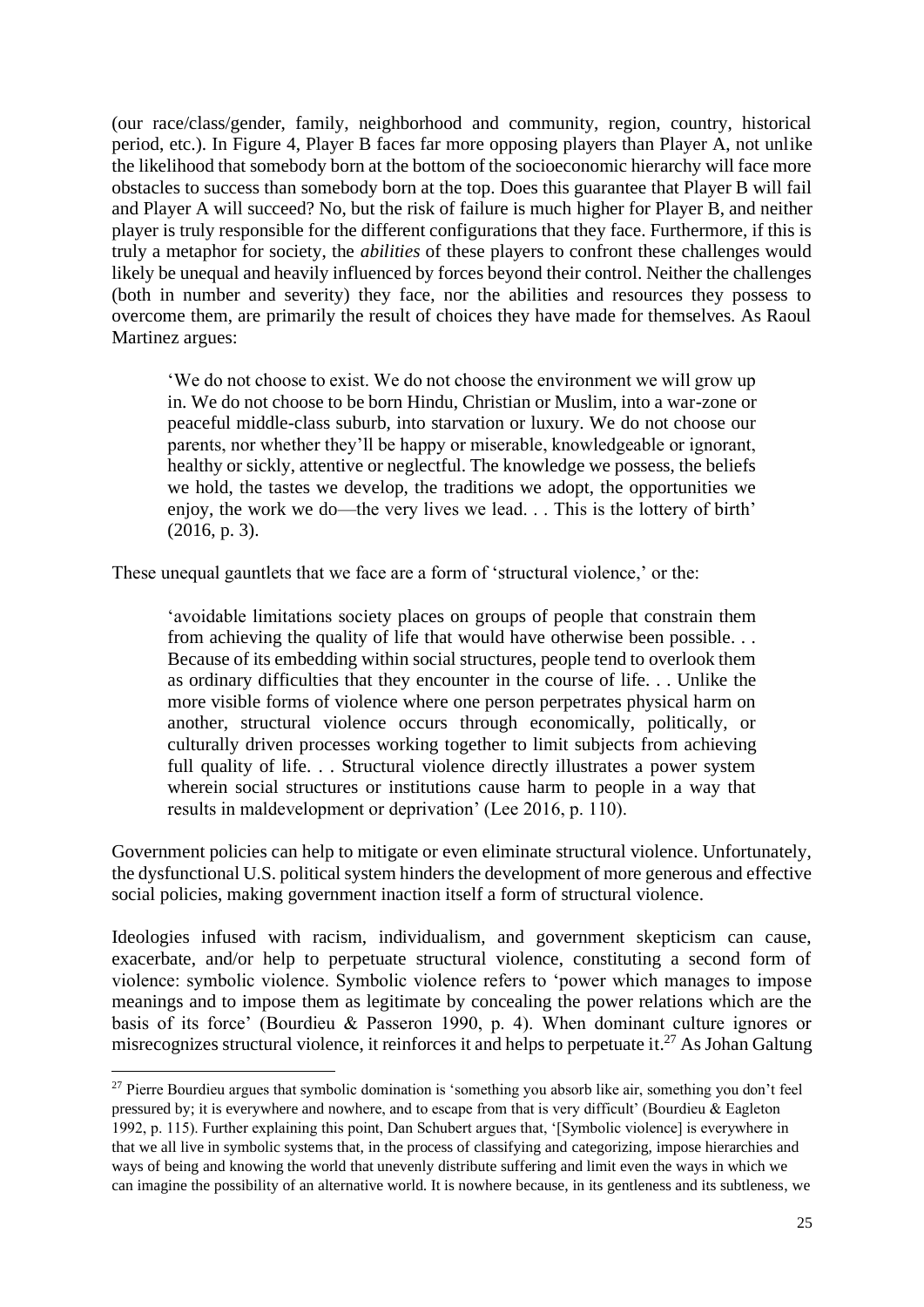notes, 'The object of personal violence perceives the violence, usually, and may complain the object of structural violence may be persuaded not to perceive this at all' (1969, p. 173).

Luckily, Americans have many social democratic tendencies. To allow them their full impact, we need to continue to fight against ideologies of racism and individualism. As Henry Giroux contends, 'Politics often begins when it becomes possible to make power visible, to challenge the ideological circuitry of hegemonic knowledge' (2008, p. 113). We need to build upon the momentum of Black Lives Matter,  $\# \text{MeToo}$ , Occupy, the activism of countless young people<sup>28</sup> and teachers, and the efforts of many others, all of which have helped Americans develop a more structural and critical vocabulary of inequality. In the aftermath of the deaths of George Floyd and Ahmaud Arbery, public outrage over systemic racism has exploded into the open, which could lead to meaningful change.

We need to give power to all Americans, regardless of race, social class, gender, sexual orientation, religion, or any other social categorization unnecessarily undermining our solidarity. We need to highlight the importance and effectiveness of good government. And we desperately need to strengthen our democracy—get money out of politics, reform our political system, get out the vote, bolster the power of unions, and just generally make our elected representatives more responsive to the preferences and interests of the majority of the population.

These are all tall tasks, and yet it seems that a generation of young people has emerged which is not only committed to achieving these things, but has already realized many successes. Let us commit ourselves to ensuring that they achieve many more. This may be a major inflection point if we are unrelenting in our demands for change.

#### **Author/Contributor Bios**

Author **Lawrence M. Eppard** is a faculty member in the Department of Sociology and Anthropology at Shippensburg University. He can be reached at [leeppard@ship.edu.](about:blank)

Contributor **Noam Chomsky** is a faculty member in the Department of Linguistics at the University of Arizona. He can be reached at [noamchomsky@email.arizona.edu.](about:blank)

fail to recognize its very existence, let alone the way it is at the root of much of violence and suffering. . . If [social] worlds are constructed, then they can be re-constructed in other ways' (2008, pp. 195-196). Symbolic violence helps to ensure that 'a misrecognized vision of the social world is legitimated—a vision that reproduces, with the complicity of the dominated, a stratified social order' (Appelrouth & Desfor Edles 2008, p. 693).

<sup>&</sup>lt;sup>28</sup> Including people like Greta Thunberg [\(https://time.com/person-of-the-year-2019-greta-thunberg-choice/\)](about:blank) and the student activists from Parkland, FL [\(https://time.com/collection/most-influential-people-](about:blank)[2018/5217568/parkland-students/\)](about:blank).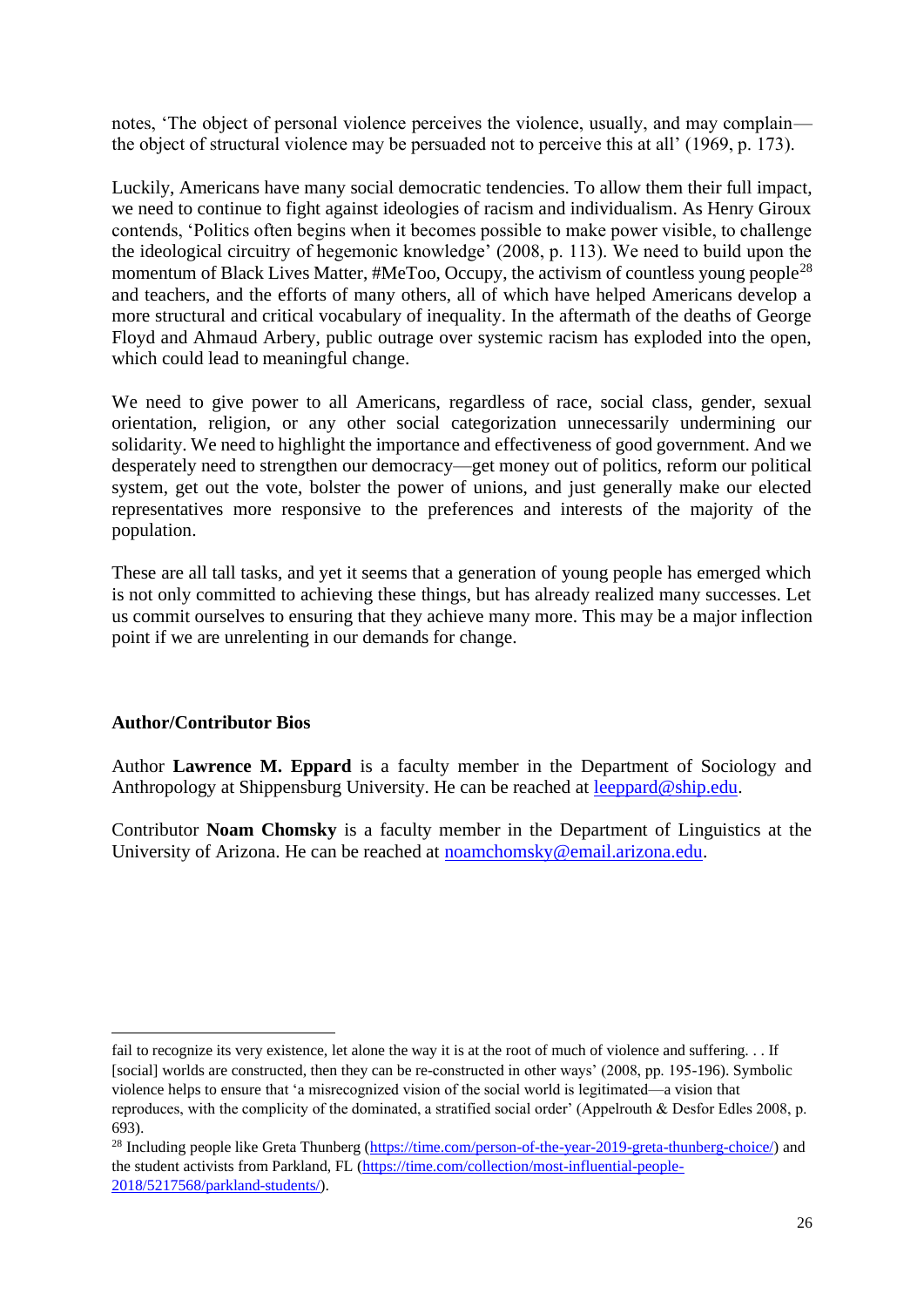



Note:  $r = -0.705$ ,  $p < .001$ . All data latest available for countries with matching family spending and child poverty data  $(N = 35)$ . Source: Authors' calculations using OECD data (2020b).

Appendix Figure 2. Association between Family Benefits Public Spending and Single-Parent Family Poverty Reduction Post-Tax/Transfer among 24 OECD Countries.



Note:  $r = 0.495$ ,  $p < .05$ .

Source: Authors' calculations based on data from OECD (2020b) and Maldonado & Nieuwenhuis (2015:3).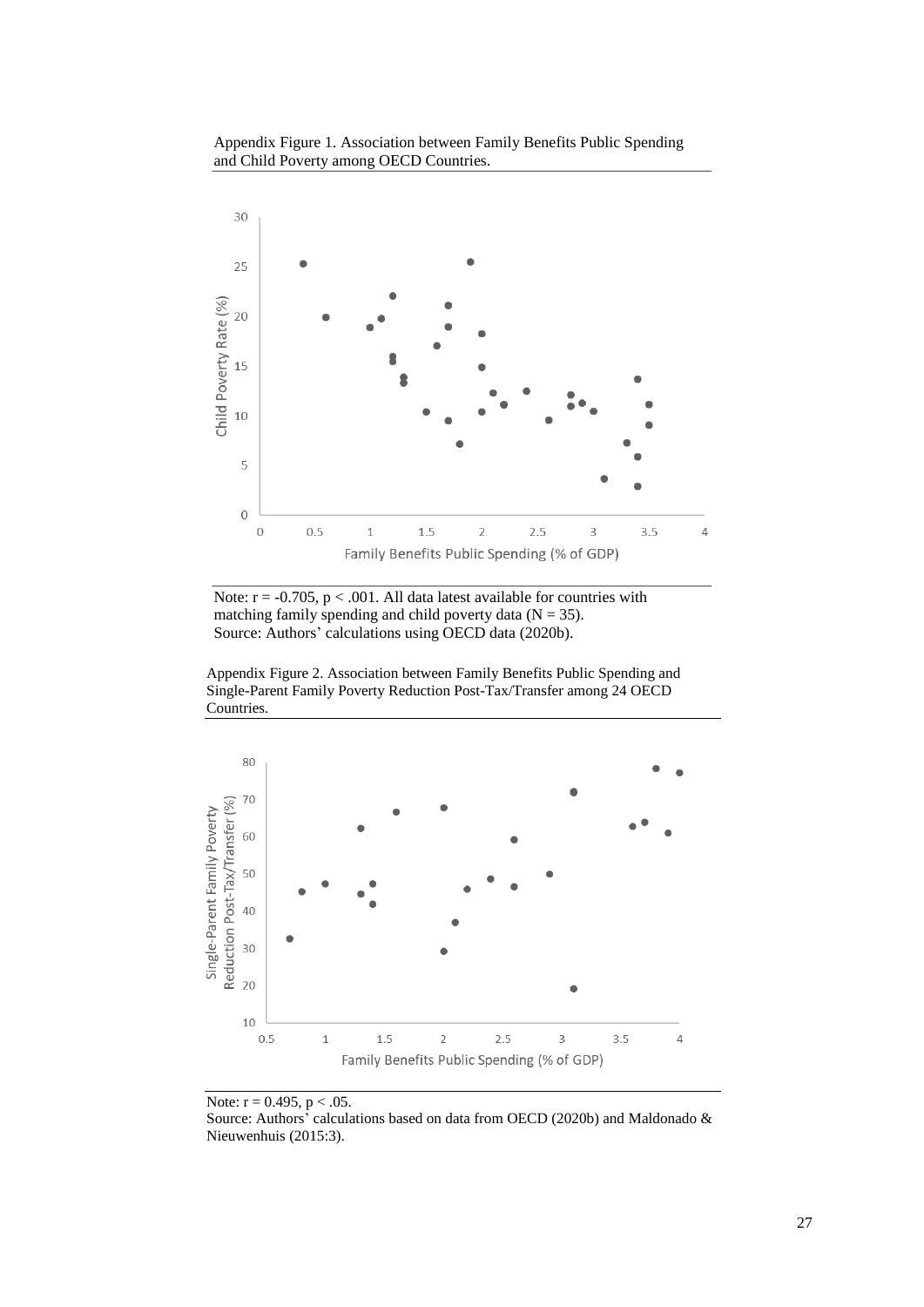#### **Bibliography**

- Alesina, A., Glaeser, E., & Sacerdote, B. 2001, 'Why doesn't the U.S. have a European-style welfare state?', Harvard Institute of Economic Research, Discussion Paper 1933, pp. 1-66.
- Appelrouth, S., & Desfor Edles, L. 2008, *Classical and contemporary sociological theory*, Pine Forge Press, Thousand Oaks, CA.
- *The Atlantic*/Aspen Institute (*Atlantic*/Aspen), 2015, *The American dream: summary report*, viewed 7 February 2020, [<https://www.scribd.com/doc/270133740/The-American-](about:blank)[Dream?secret\\_password=1Rj95jqAHMgw9Cddc7Jq>](about:blank).
- Barnicle, S., 2020, *The 53-state solution*, *The Atlantic*, viewed 11 February 2020, [<https://www.theatlantic.com/ideas/archive/2020/02/case-new-states/606148/>](about:blank).
- Bonilla-Silva, E., & Forman, T.A. 2000, ''I am not a racist but. . . ': mapping white college students' racial ideology in the U.S.A.', *Discourse & Society*, vol. 11, no. 1, pp. 50-85.
- Bourdieu, P., & Eagleton, T. 1992, 'In conversation: doxa and common life', *New Left Review*, vol. 191, no. 1, pp. 111-112.
- Bourdieu, P., & Passeron, J.C. 1990, *Reproduction in education, society and culture*, 2nd edn, SAGE Publications, Thousand Oaks, CA.
- Brady, D. 2009, *Rich democracies, poor people: how politics explain poverty*, Oxford University Press, New York.
- Chetty, R., Hendren, N., Kline, P., and Saez, E., 2014, 'Where is the land of opportunity? the geography of intergenerational mobility in the United States', NBER Working Paper Series, Working Paper 19843, viewed 16 February 2020, [<https://www.nber.org/papers/w19843.pdf>](about:blank).
- Corak, M., 2016, 'Inequality from generation to generation: the United States in comparison', IZA, Discussion Paper 9929, viewed 16 February 2020, [<http://ftp.iza.org/dp9929.pdf>](about:blank).
- Dickerson, M., 2019, *Work requirements are social safety net's bridge to dignity*, *The Hill*, viewed 16 February 2020, [<https://thehill.com/blogs/congress-blog/politics/475440](about:blank) [work-requirements-are-social-safety-nets-bridge-to-dignity>](about:blank).
- Eppard, L.M., Hochschild, A., & Wilkinson, R. 2018, ''A little crow in the tree': growing inequality and white working-class politics in the U.S.', *The Journal of Working-Class Studies*, vol. 3, no. 1, pp. 133-144.
- Eppard, L.M., Rank, M.R., and Bullock, H.E. 2020, *Rugged individualism and the misunderstanding of American inequality,* Lehigh University Press, Bethlehem, PA.
- Ferguson, T., Jorgenson, P., & Chen, J., 2018, *Big money—not political tribalism—drives US elections*, Institute for New Economic Thinking, viewed 7 February 2020, [<https://www.ineteconomics.org/perspectives/blog/big-money-not-political-tribalism](about:blank)[drives-us-elections>](about:blank).
- Gallup, 2019, *Confidence in institutions,* viewed 7 February 2020, [<https://news.gallup.com/poll/1597/confidence-institutions.aspx>](about:blank).
- Gallup, 2020, *Race relations*, viewed 7 February 2020, [<https://news.gallup.com/poll/1687/race-relations.aspx>](about:blank).
- Galtung, J. 1969, 'Violence, peace, and peace research', *Journal of Peace Research*, vol. 6, no. 3, pp. 167–191.
- Gilens, M. 1999, *Why Americans hate welfare: race, media, and the politics of antipoverty policy*, University of Chicago Press, Chicago, IL.
- Gilens, M. 2012, *Affluence and influence: economic inequality and political power in America*, Princeton University Press, Princeton, NJ.
- Gilens, M., & Page, B.I. 2014, 'Testing theories of American politics: elites, interest groups,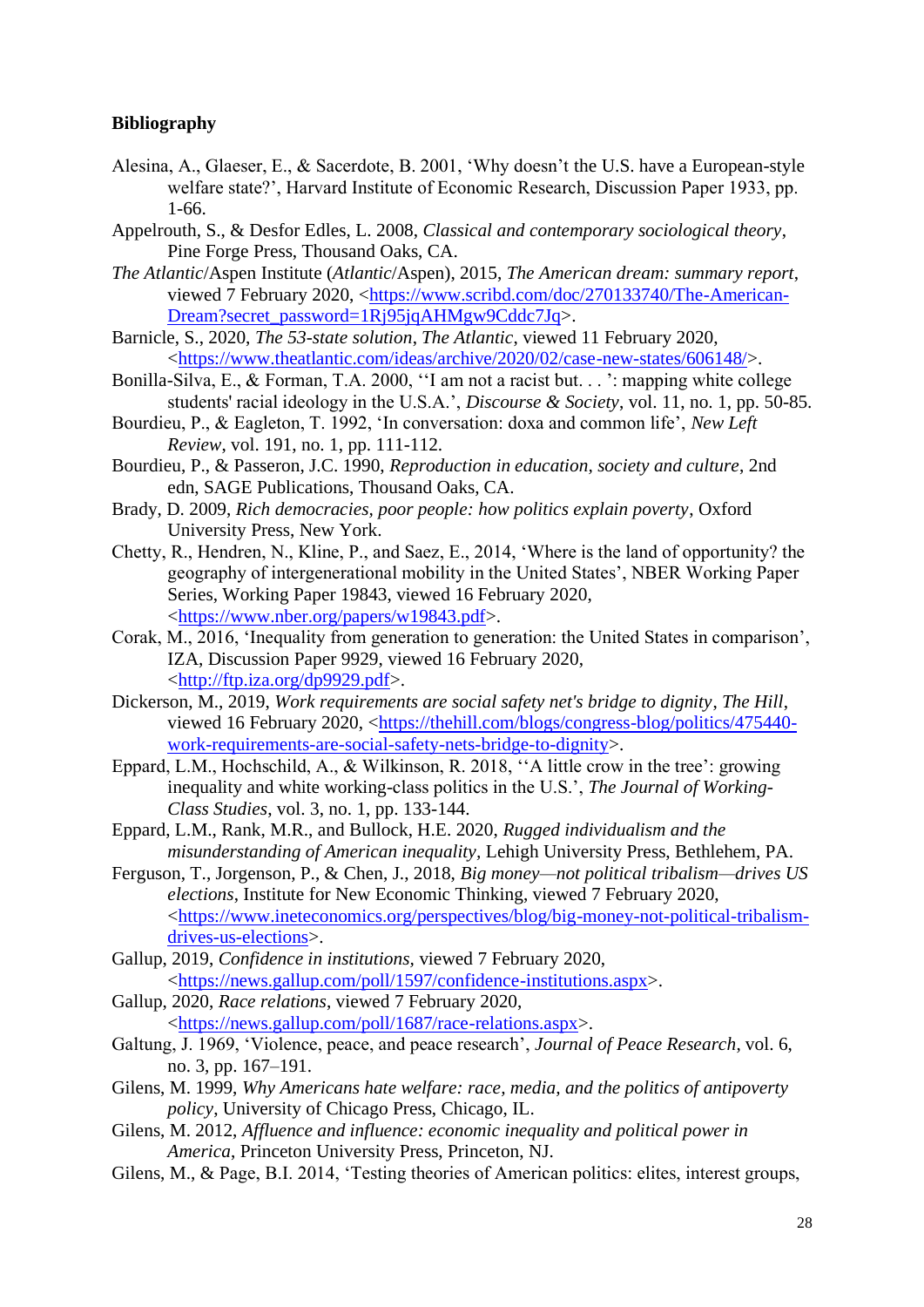and average citizens', *Perspectives on Politics*, vol. 12, no. 3, pp. 564-581.

- Giroux, H.A. 2008, *Against the terror of neoliberalism: politics beyond the age of greed*, Paradigm Publishers, Boulder, CO.
- Hochschild, A.R., 2016, *Strangers in their own land: anger and mourning on the American right*, The New Press, New York.
- Hunt, M.O., and Bullock, H.E. 2016, 'Ideologies and beliefs about poverty', in D. Brady & L.M. Burton (eds.) *The Oxford handbook of the social science of poverty*, Oxford University Press, New York, pp. 93-116.
- International Social Survey Programme (ISSP), 2016, *ZA6900 - Role of Government V*, viewed 7 February 2020,

[<https://dbk.gesis.org/dbksearch/sdesc2.asp?no=6900&db=E&tab=3>](about:blank).

- Jardina, A., 2018, *Why people love 'assistance to the poor' but hate 'welfare*', viewed 16 February 2020, [<https://talkpoverty.org/2018/01/29/people-love-assistance-poor-hate](about:blank)[welfare/>](about:blank).
- Kaiser Family Foundation (KFF), 2020, *Public opinion on single-payer, national health plans, and expanding access to Medicare coverage*, viewed 26 March 2020, [<https://www.kff.org/slideshow/public-opinion-on-single-payer-national-health](about:blank)[plans-and-expanding-access-to-medicare-coverage/>](about:blank).
- Kendi, I.X. 2016, *Stamped from the beginning: the definitive history of racist ideas in America*, Nation Books, New York.
- Lauter, D., 2016, *How do Americans view poverty? Many blue-collar whites, key to Trump, criticize poor people as lazy and content to stay on welfare*, *Los Angeles Times*, viewed 16 February 2020, [<https://www.latimes.com/projects/la-na-pol-poverty](about:blank)[poll/>](about:blank).
- Lee, B.X. 2016, 'Causes and cures VII: structural violence', *Aggression and Violent Behavior*, vol. 28, pp. 109-114.
- Lipset, S.M., & Marks, G. 2000, *It didn't happen here: why socialism failed in the United States*, W. W. Norton and Company, Inc., New York.
- Maldonado, L., & Nieuwenhuis, R. 2015, 'Single-parent family poverty in 24 OECD countries: a focus on market and redistribution strategies', Research Brief, Luxembourg Income Study Center, pp. 1-12.
- Martinez, R. 2016*, Creating freedom: the lottery of birth, the illusion of consent, and the fight for our future*, Pantheon Books, New York.
- Organisation for Economic Co-operation and Development (OECD), 2014, *United States: tackling high inequalities, creating opportunities for all*, viewed 7 February 2020, [<https://www.oecd.org/unitedstates/Tackling-high-inequalities.pdf>](about:blank).
- OECD, 2020a, *Society*, viewed 7 February 2020, [<https://data.oecd.org/society.htm>](about:blank).
- OECD, 2020b, *Income distribution database*, viewed 7 February 2020, [<https://stats.oecd.org/index.aspx?queryid=66598>](about:blank).
- Pager, D., Western, B., & Bonikowski, B. 2009, 'Discrimination in a low-wage labor market: a field experiment', *American Sociological Review*, vol. 74, pp. 777-799.
- Pew Research Center, 2014a, *Millennials in adulthood: detached from institutions, networked with friends*, viewed 7 February 2020,

[<https://www.pewsocialtrends.org/2014/03/07/millennials-in-adulthood/>](about:blank).

Pew Research Center, 2014b. *Emerging and developing economies much more optimistic than rich countries about the future*, viewed 20 February 2020, [<http://www.pewglobal.org/2014/10/09/emerging-and-developing-economies-much](about:blank)[more-optimistic-than-rich-countries-about-the-future/>](about:blank).

Pew Research Center, 2016, *On views of race and inequality, blacks and whites are worlds*